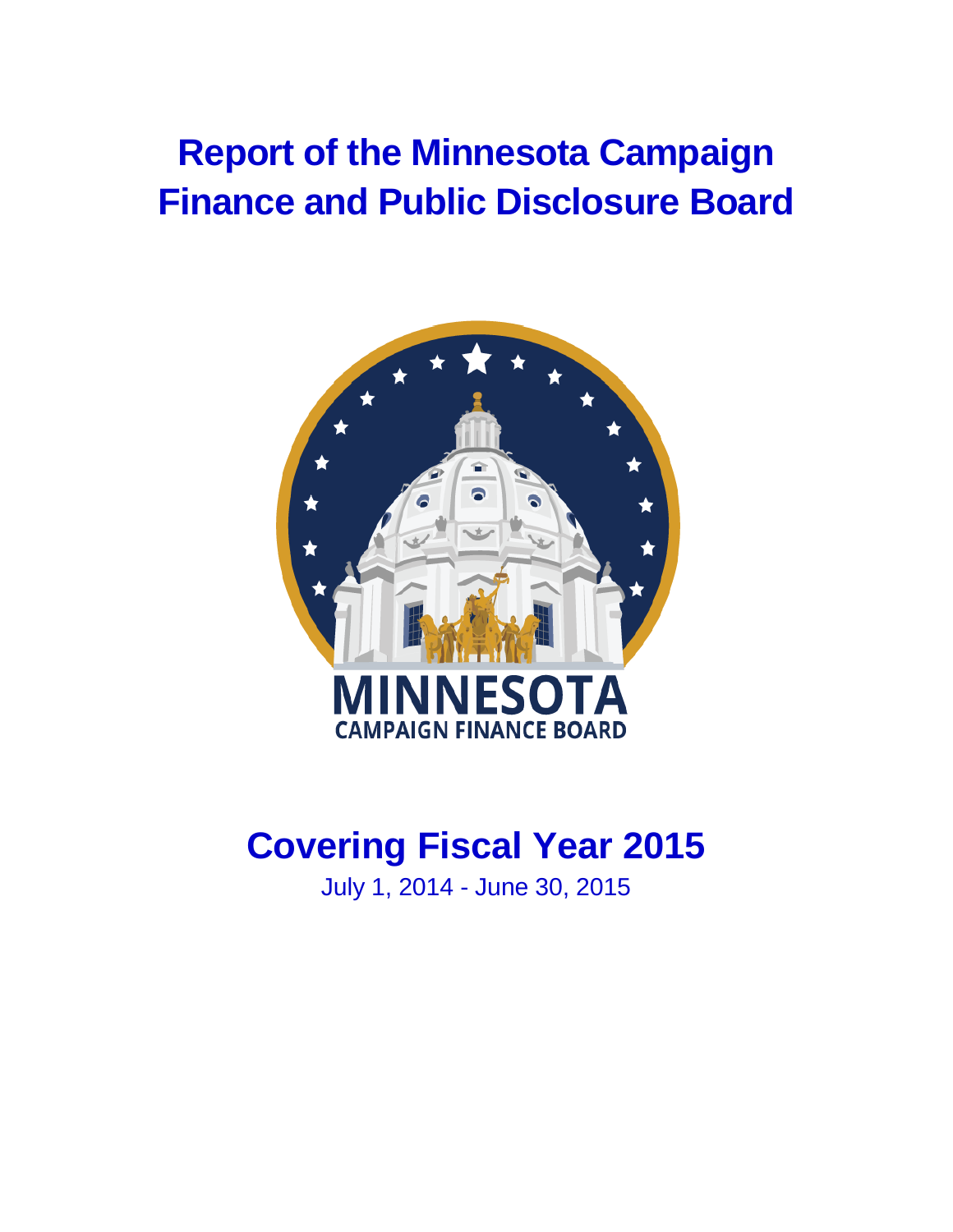Issued: March 1, 2016 CAMPAIGN FINANCE and PUBLIC DISCLOSURE BOARD Suite 190, Centennial Building 658 Cedar Street St. Paul MN 55155-1603

Telephone: 651-539-1180 or 800-657-3889 Fax: 651-539-1196 or 800-357-4114 Email: cf.board@state.mn.us Website: [http://www.cfboard.state.mn.us](http://www.cfboard.state.mn.us/)

This document is available in alternative formats to individuals with disabilities by calling 651-539-1180, 800-657-3889, or through the Minnesota Relay Service at 800-627-3529.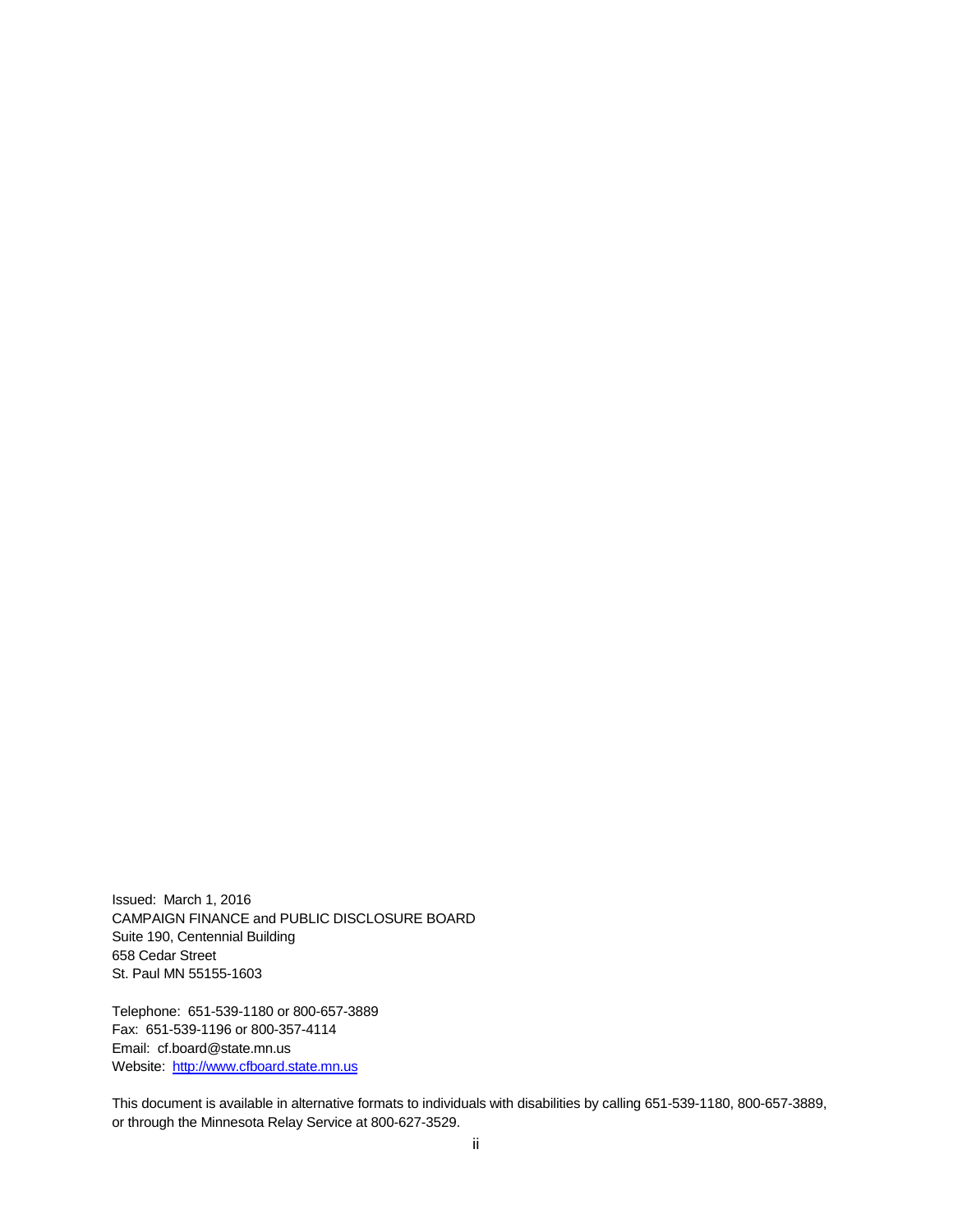# **Minnesot** Campaign Finance and Public Disclosure Board

**DATE:** March 1, 2016

**TO:** The Honorable Mark Dayton, Governor The Honorable Sandra Pappas, President of the Senate The Honorable Thomas Bakk, Senate Majority Leader The Honorable Kurt Daudt, Speaker of the House The Honorable Joyce Peppin, House Majority Leader The Honorable David Hann, Senate Minority Leader The Honorable Paul Thissen, House Minority Leader The Honorable Katie Sieben, Chair Subcommittee on Elections The Honorable Tim Sanders, Chair Government Operations and Elections Policy

# **FROM:** Christian Sande, Chair Campaign Finance and Public Disclosure Board

**SUBJECT:** Report of Board activities during fiscal year 2015 (July 1, 2014, through June 30, 2015)

Pursuant to Minnesota Statutes section 10A.02, subdivision 8 (a), the Campaign Finance and Public Disclosure Board submits this report of the Board's activities during fiscal year 2015.

The Board, consistent with its objectives and administrative procedures, provided guidance to the thousands of individuals and associations whose disclosure of certain political, economic interest, and lobbying activities is regulated by the Campaign Finance and Public Disclosure Act, Minnesota Statutes, Chapter 10A.

Included in this report is information about the campaign finance disclosure, the filing of lobbyist disbursement and lobbyist principal reports, and the filing of statements of economic interest by public officials.

Throughout its activities the Board strives to accomplish its mission; which is to promote public confidence in state government decision-making through development, administration, and enforcement of disclosure and public financing programs and ensure public access to and understanding of information filed with the Board.

We recognize the importance the State of Minnesota places on public disclosure laws and the regulation of campaign finance activity and appreciate the trust placed in the Board and its staff by the Legislature and the Office of the Governor.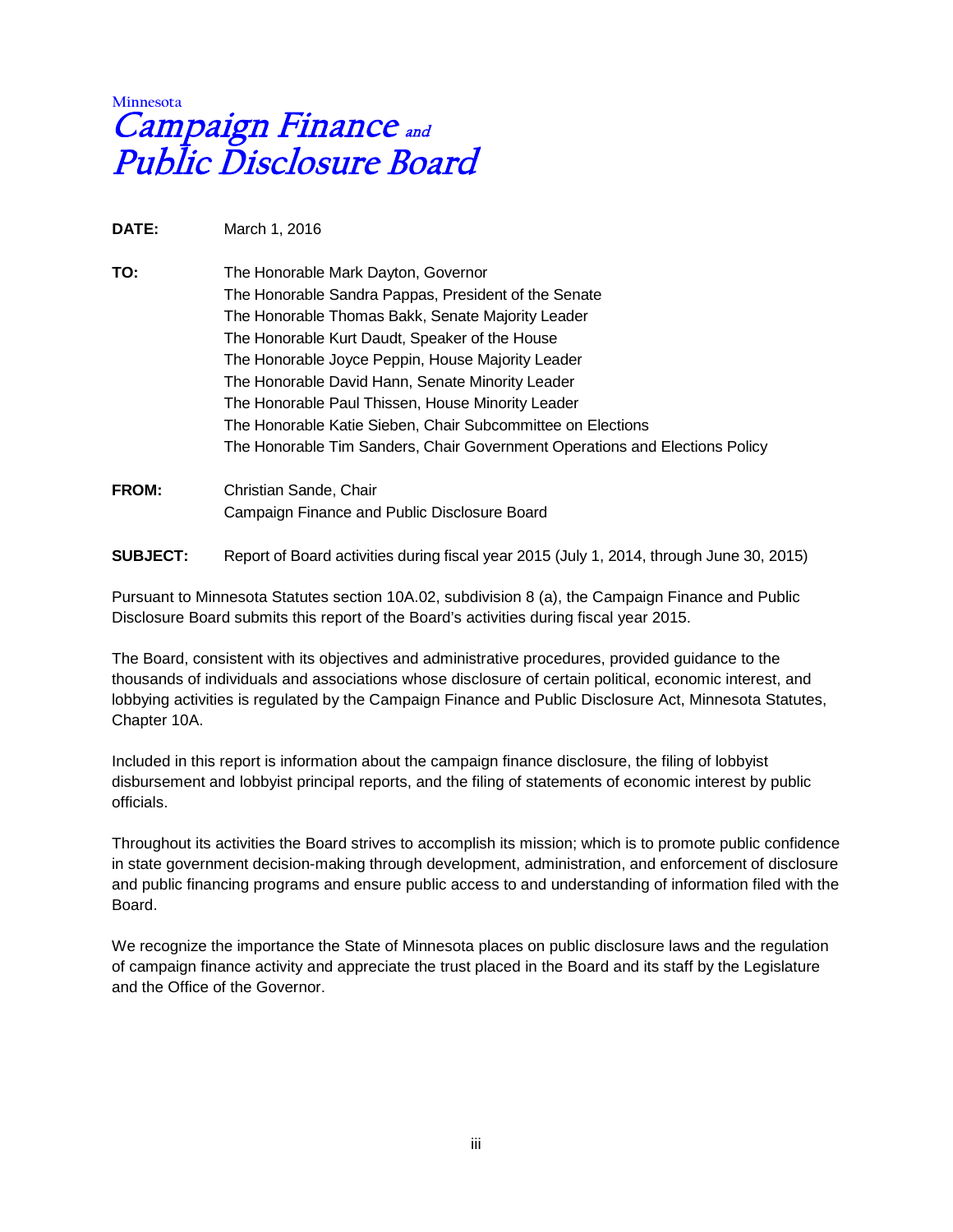# **TABLE OF CONTENTS**

| Penalties Paid for Late Filing of Disclosure Reports and Other Violations of Chapter 10A 26 |  |
|---------------------------------------------------------------------------------------------|--|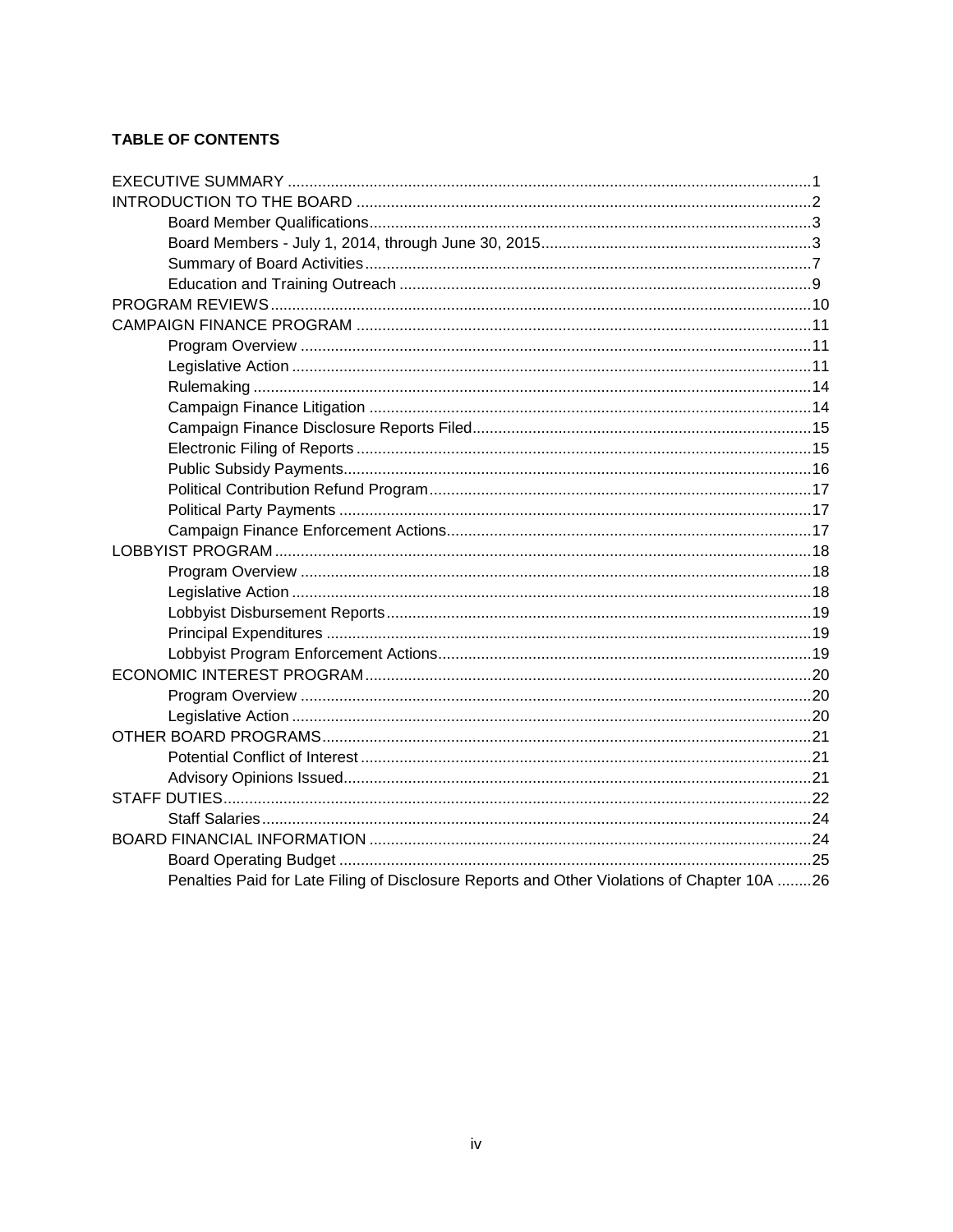## <span id="page-4-0"></span>**EXECUTIVE SUMMARY**

The Campaign Finance and Public Disclosure Board is charged with the administration of the Campaign Finance and Public Disclosure Act, Chapter 10A of Minnesota Statutes. During fiscal year 2015, the Board focused on the administration and enforcement of Chapter 10A during a state election year. The Board also positioned itself to provide better web based access to disclosure records and other information to the public and the regulated community in the years ahead.

For the 2014 – 2015 biennium the legislature appropriated additional funds to the Board in part to support technology projects, including a redesigned website. During fiscal year 2015 the Board surveyed clients about the features on its website that worked, and that didn't work, in order to identify the needs of regular users of the site. The legislature re-appropriated \$150,000 remaining at the end of fiscal year 2015 into the 2016 – 2017 biennium to support the development of the new website.

The Board has long recognized that providing training to candidates and treasurers on the provisions of campaign finance law is a key to ensuring compliance with the requirements of Chapter 10A. To meet the needs of individuals who cannot fit traditional classroom training into their schedules, the Board developed five training videos on various sections of campaign finance law during fiscal year 2015. These compliance videos are available on the Board's website and supplement nine short "how to" videos on using the Campaign Finance Reporter software.

The Board issued \$2,429,596 in public subsidy payments to eligible candidates in the 2014 state general election. The amount paid by office and party and other information on the public subsidy program is available on page 17. A summary of the Board's legislative recommendations for the campaign finance program that were enacted in fiscal year 2015 starts on page 11.

About 1,450 lobbyists were registered with the Board at any one time throughout the fiscal year. The lobbyists represented about 1,400 principals. The principals reported total expenditures of \$70,406,472 in calendar year 2014. Additional information on the lobbyist program is found on page 18.

The economic interest disclosure program requires public officials in approximately 2,800 positions to file economic interest statements with the Board. This number will grow significantly as legislation passed in 2013 takes effect to add judges and county commissioners elected on or after January 1, 2014, to the list of public officials who file with the Board. Details on the economic interest disclosure program are found on page 20.

During the fiscal year, the Board held ten scheduled meetings and one special meeting. During the meetings the Board issued one advisory opinion; reviewed and approved forty-three agreements to resolve violations of Chapter 10A, and issued three findings to conclude investigations.

The Board looks forward to building on its accomplishments in fiscal year 2015 to further improve the services provided to the regulated community and to the public.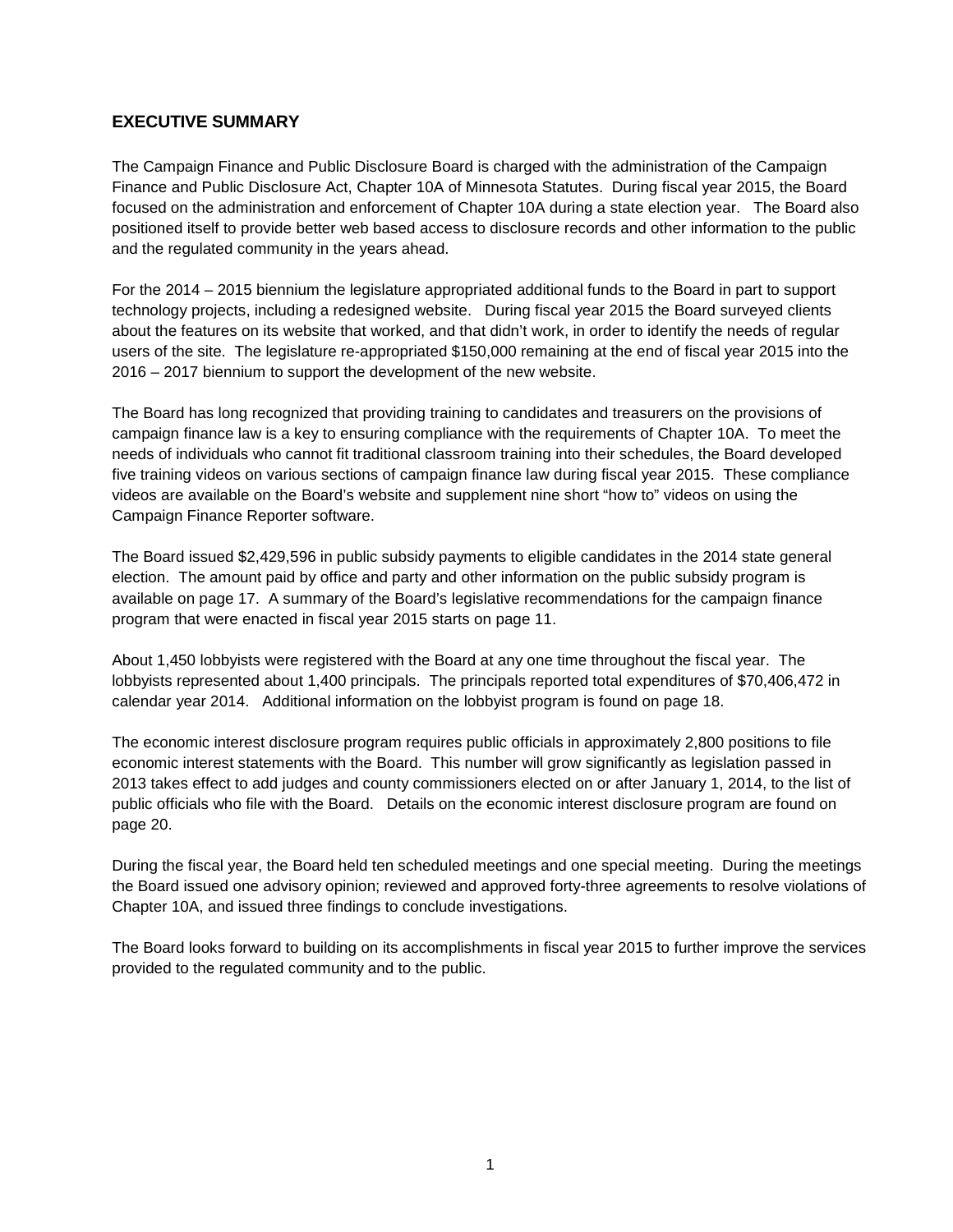# <span id="page-5-0"></span>**INTRODUCTION TO THE BOARD**

| <b>Authority</b>         | The Campaign Finance and Public Disclosure Board was<br>established by the state legislature in 1974 through enactment of<br>Chapter 10A of the Minnesota Statutes. Throughout its history the<br>Board has enforced the provisions of Chapter 10A, promulgated and<br>enforced Minnesota Rules 4501 through 4525, and issued advisory<br>opinions to guide clients in meeting the chapter's requirements.                                                                                                                                                                                                                                                                                                                                                                                                                                                                                   |  |
|--------------------------|----------------------------------------------------------------------------------------------------------------------------------------------------------------------------------------------------------------------------------------------------------------------------------------------------------------------------------------------------------------------------------------------------------------------------------------------------------------------------------------------------------------------------------------------------------------------------------------------------------------------------------------------------------------------------------------------------------------------------------------------------------------------------------------------------------------------------------------------------------------------------------------------|--|
|                          | New authority was given to the Board in 2013, which extended the<br>Board's jurisdiction to three sections of Chapter 211B. Those<br>sections are (1) 211B.04, which governs the "prepared and paid for"<br>form of disclaimer, (2) 211B.12, which specifies the purposes for<br>which campaign money may be legally used, and (3) 211B.15,<br>which governs corporate contributions. The new authority is limited<br>to those individuals and associations already under the Board's<br>jurisdiction under Chapter 10A. The Board's new jurisdiction means<br>that it may conduct investigations of possible violations of these<br>statues and may also issue advisory opinions on these provisions.                                                                                                                                                                                       |  |
| <b>Mission Statement</b> | To promote public confidence in state government decision-making<br>through development, administration, and enforcement of disclosure<br>and public financing programs which will ensure public access to<br>and understanding of information filed with the Board.                                                                                                                                                                                                                                                                                                                                                                                                                                                                                                                                                                                                                         |  |
| <b>Functions</b>         | Core functions of the Board include administration and management<br>of the:<br>registration and public disclosure by state legislative,<br>$\bullet$<br>constitutional office, and judicial office candidates, political party<br>units, political committees, and political funds;<br>state public subsidy program that provides public funding to<br>$\bullet$<br>qualified state candidates and the state committees of political<br>parties;<br>registration and public disclosure by lobbyists and principals<br>٠<br>attempting to influence state legislative action, administrative<br>action, and the official action of metropolitan governmental units;<br>disclosure of economic interest, conflicts of interest, and<br>$\bullet$<br>representation of a client for a fee under certain circumstances<br>for designated state and metropolitan governmental unit<br>officials. |  |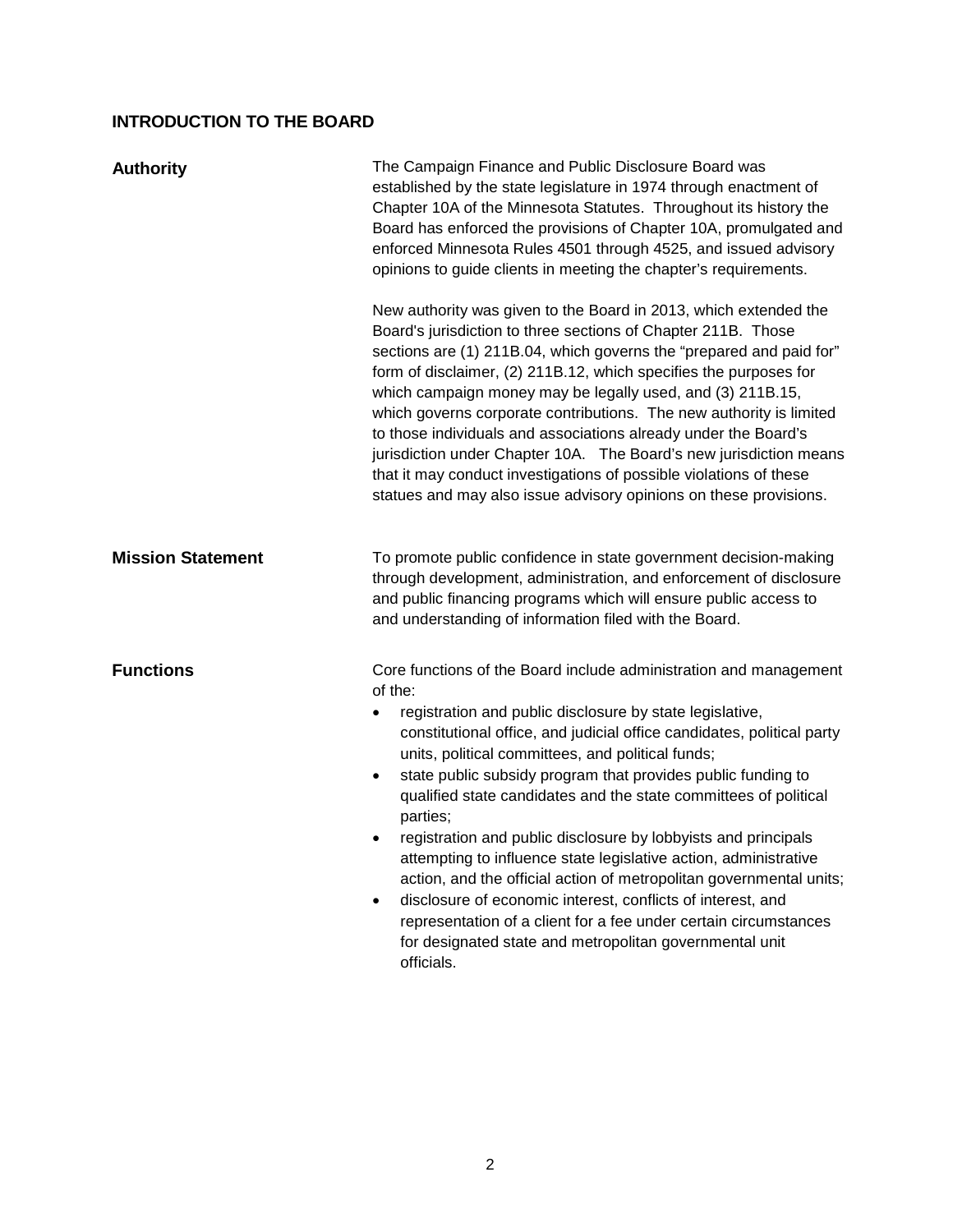| <b>Goals and Objectives</b> | Create better compliance with the Campaign Finance and Public<br>$\bullet$<br>Disclosure Act by moving to an educational model in which<br>providing easy to access information and training reduces the<br>number of violations.<br>Provide fair and consistent enforcement of the Act.<br>$\bullet$<br>Help citizens become better informed about public issues<br>$\bullet$<br>related to the Act. |
|-----------------------------|-------------------------------------------------------------------------------------------------------------------------------------------------------------------------------------------------------------------------------------------------------------------------------------------------------------------------------------------------------------------------------------------------------|
| <b>Board and Staff</b>      | The Board consists of six members, none of who may be an<br>$\bullet$<br>active lobbyist, a state elected official, or an active candidate<br>for state office. The Board is not non-partisan; rather it is multi-<br>partisan, with no more than three of the members of the Board<br>supporting the same political party.                                                                           |
|                             | The Board was able to maintain eight full time and one part<br>$\bullet$<br>time equivalent positions during the fiscal year. Additional<br>information about Board staff is found beginning on page 22.                                                                                                                                                                                              |

# <span id="page-6-0"></span>**Board Member Qualifications**

The Board consists of six citizen members who are responsible for the administration of the Campaign Finance and Public Disclosure Act. Members of the Board are appointed by the Governor to staggered fouryear terms. Their appointments must be confirmed by a three-fifths vote of the members of each body of the legislature. Two members must be former members of the legislature who support different political parties; two members must be persons who have not been public officials, held any political party office other than precinct delegate, or been elected to public office for which party designation is required by statute in the three years preceding the date of their appointment; and the other two members must support different political parties. The Board holds regular monthly meetings, which are open to the public and executive session meetings which are closed to the public.

# <span id="page-6-1"></span>**Board Members - July 1, 2014, through June 30, 2015**



### **Carol Flynn**

Carol Flynn was appointed to the Board in February of 2015 by Governor Dayton for a term ending in January of 2019. She fills a Board position requiring a former DFL legislator. Flynn served as a state senator from 1990-2000 where she was Majority Whip and Chaired the Judiciary and Transportation Committees. She studied at the University of Minnesota. A retired public employee, she volunteers on the Minneapolis Transportation Management Organization and as Vice President of the Loring Green West Association Board.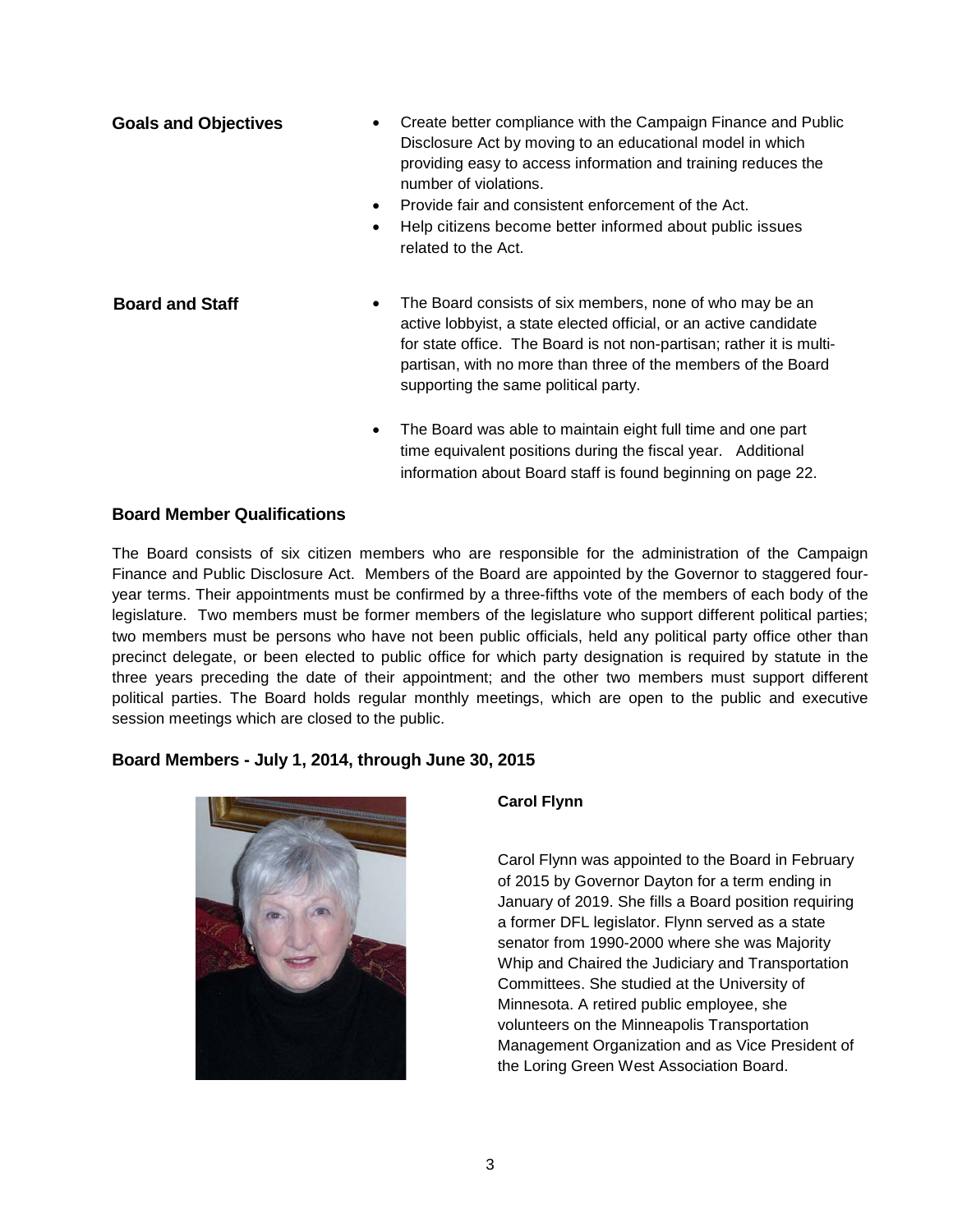

#### **George Beck**

George Beck was appointed to the Board in February of 2012 by Governor Mark Dayton for a term ending in January of 2016. He fills a Board position requiring a member who has not been a public official, held any political party office other than precinct delegate, or been elected to public office for which party designation is required by statute in the three years preceding the member's appointment. Judge Beck is a retired administrative law judge who served in that position for nearly 30 years. He presently works as an arbitrator with the American Arbitration Association and also serves on the Hennepin County Human Resources Board. Judge Beck holds a BA degree from the University of Chicago and a JD degree from the University of Minnesota Law School.



### **Ed Oliver**

Ed Oliver was appointed in June of 2013 by Governor Dayton for a term ending in January of 2017. He fills a Board position that has no restrictions on previous political activities. Mr. Oliver was a member of the Minnesota State Senate from 1993 - 2002, and served as an Assistant Minority Leader from 1998 - 2002. Mr. Oliver is an arbitrator with FINRA Dispute Resolution, Inc., and is owner and president of Oliver Financial. He currently serves on the board of the Friends of the Mississippi River, and previously served on the Minnesota State Arts Board and as a member of the Great Lakes Commission. Mr. Oliver is a University of Minnesota, College of Liberal Arts graduate where he was awarded a Bachelor of Arts degree with a major in economics.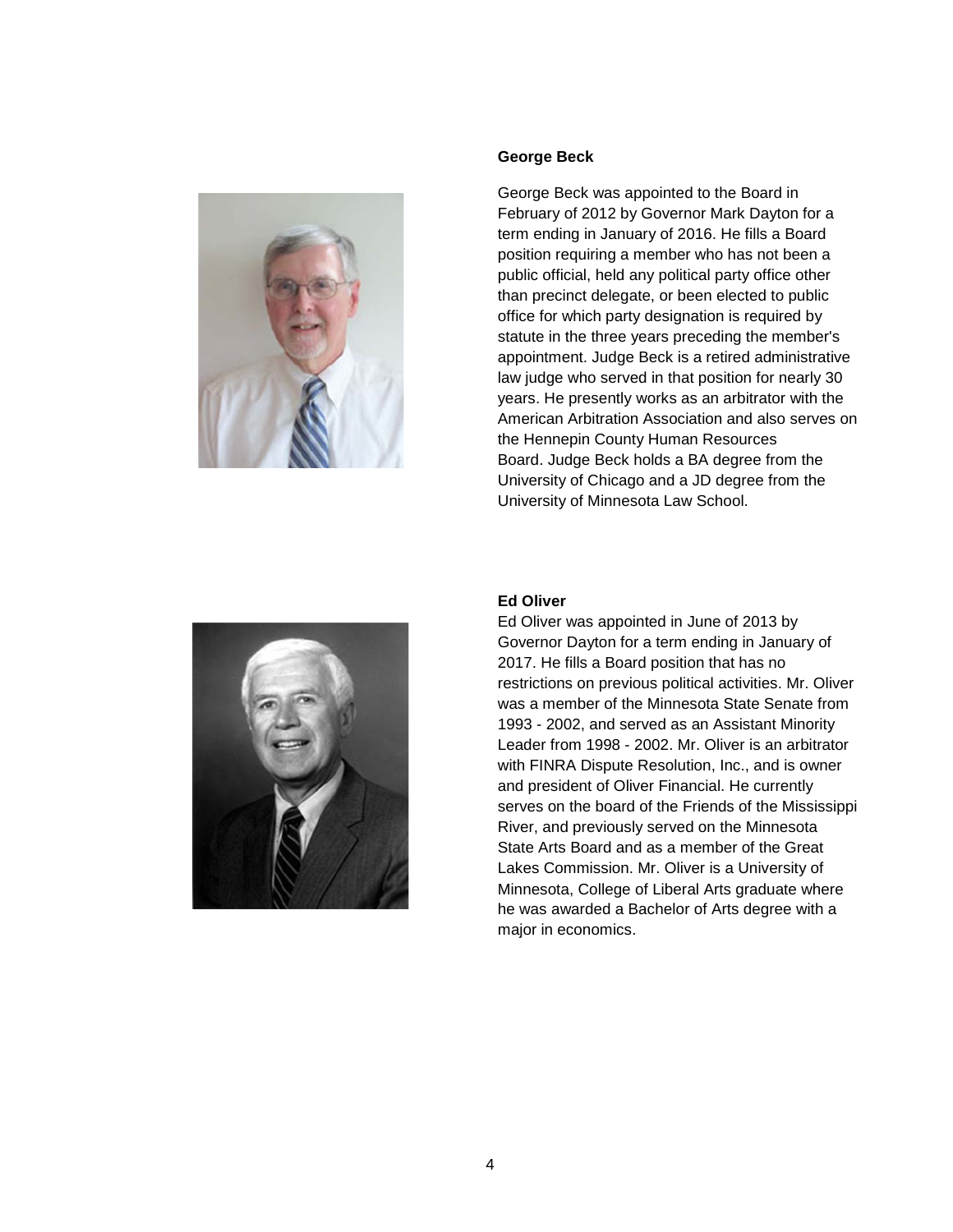

#### **Margaret Leppik**

Margaret (Peggy) Leppik was appointed to the Board in May of 2015 by Governor Dayton for a term ending in January of 2016. She fills a Board position requiring a former Republican legislator. Leppik served as a state representative from 1991- 2003 where she chaired the Higher Education Finance Committee. She served on the Metropolitan Council from 2003-2011 where she was vice chair for three years and chaired the Environmental Committee. A graduate of Smith College, Leppik is an active volunteer for numerous nonprofit organizations.



#### **Christian Sande**

Christian Sande was appointed by Governor Dayton to the Board in October 2013, and re-appointed in February 2015. His current term expires in January 2019. He occupies a Board position for a member who has not been a public official, held any political party office other than precinct delegate, or been elected to public office for which party designation is required by statute in the three years preceding the member's appointment. Mr. Sande is an attorney in private practice focusing on securities fraud litigation and antitrust and consumer fraud class actions. He is a member of the Minnesota and Washington State Bar Associations and the Public Investors Arbitration Bar Association. He is a graduate of Hamline University College of Liberal Arts and William Mitchell College of Law. He volunteers as a GED Tutor at the Open Door Learning Center in North Minneapolis and is a volunteer judge for the Minnesota State Bar Association's high school mock trial program.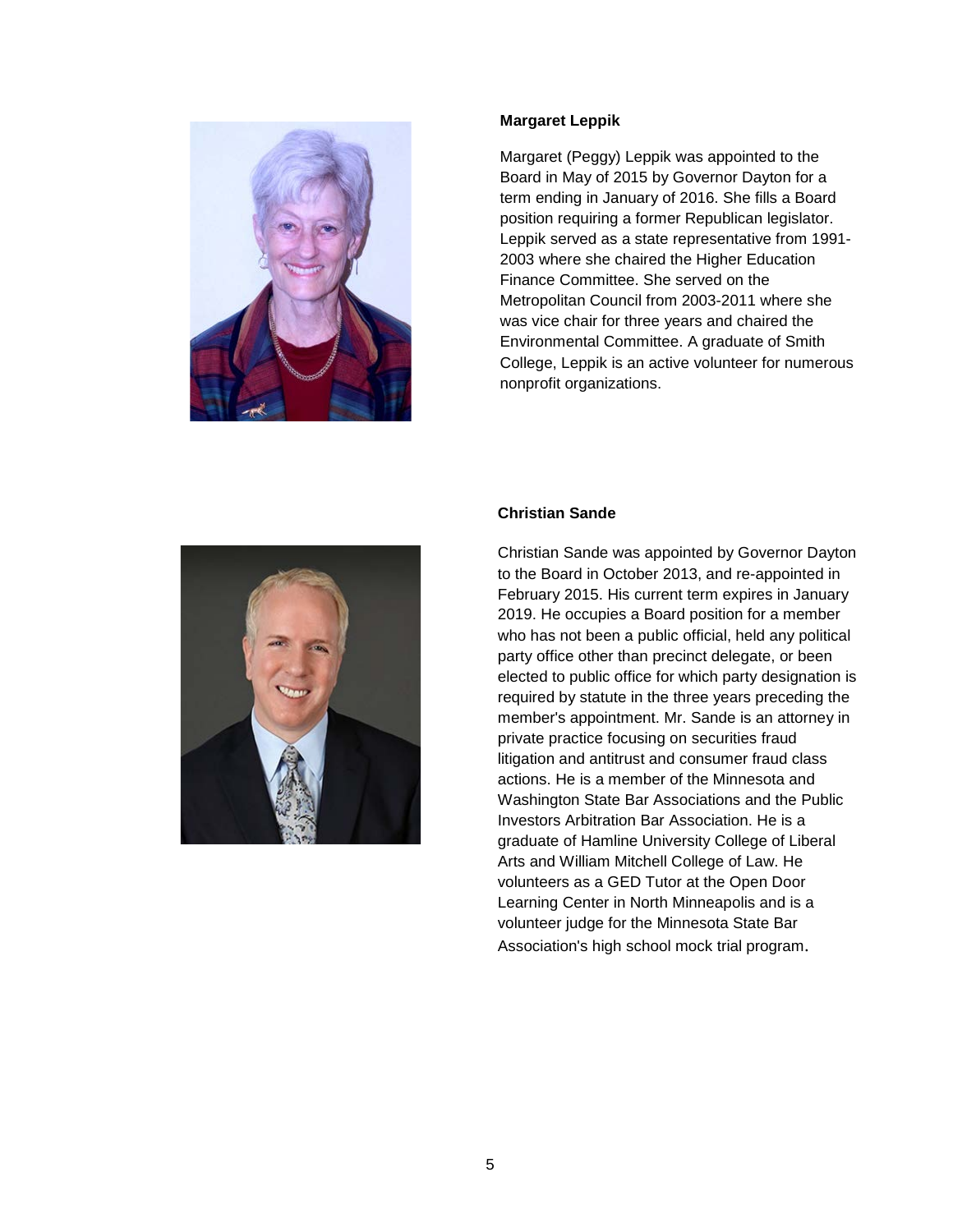

#### **Daniel N. Rosen**

Daniel N. Rosen was appointed in July, 2014, by Governor Dayton for a term ending in January of 2018. He fills a Board position requiring a member who has not been a public official, held any political party office other than precinct delegate, or been elected to public office for which party designation is required by statute in the three years preceding the member's appointment to the Board. A lawyer in Minneapolis, Mr. Rosen is a graduate of the University of Minnesota Law School and a founding partner of the Parker Rosen law firm, where he practices in the field of business and real estate litigation. Prior to law school Mr. Rosen was as an officer in the United States Navy and served in Operations Desert Shield and Desert Storm.



#### **Neil Peterson - - Left Board January 6, 2015**

Neil Peterson was appointed in February of 2012 by Governor Mark Dayton for a term ending in January of 2016. He filled the position of a former RPM legislator and served as a state representative from 2005 - 2008. Mr. Peterson is active in the second half of his business career in commercial/industrial real estate, client advisory and property management. The first half of his business career was in commercial banking. Concurrently, he was elected to public office in Bloomington, serving four terms on the city council and three terms as mayor; his last term overseeing the construction and opening of the Mall of America. He was appointed to the Metropolitan Council by Governor Carlson and served 4 years before withdrawing from public office in 1999.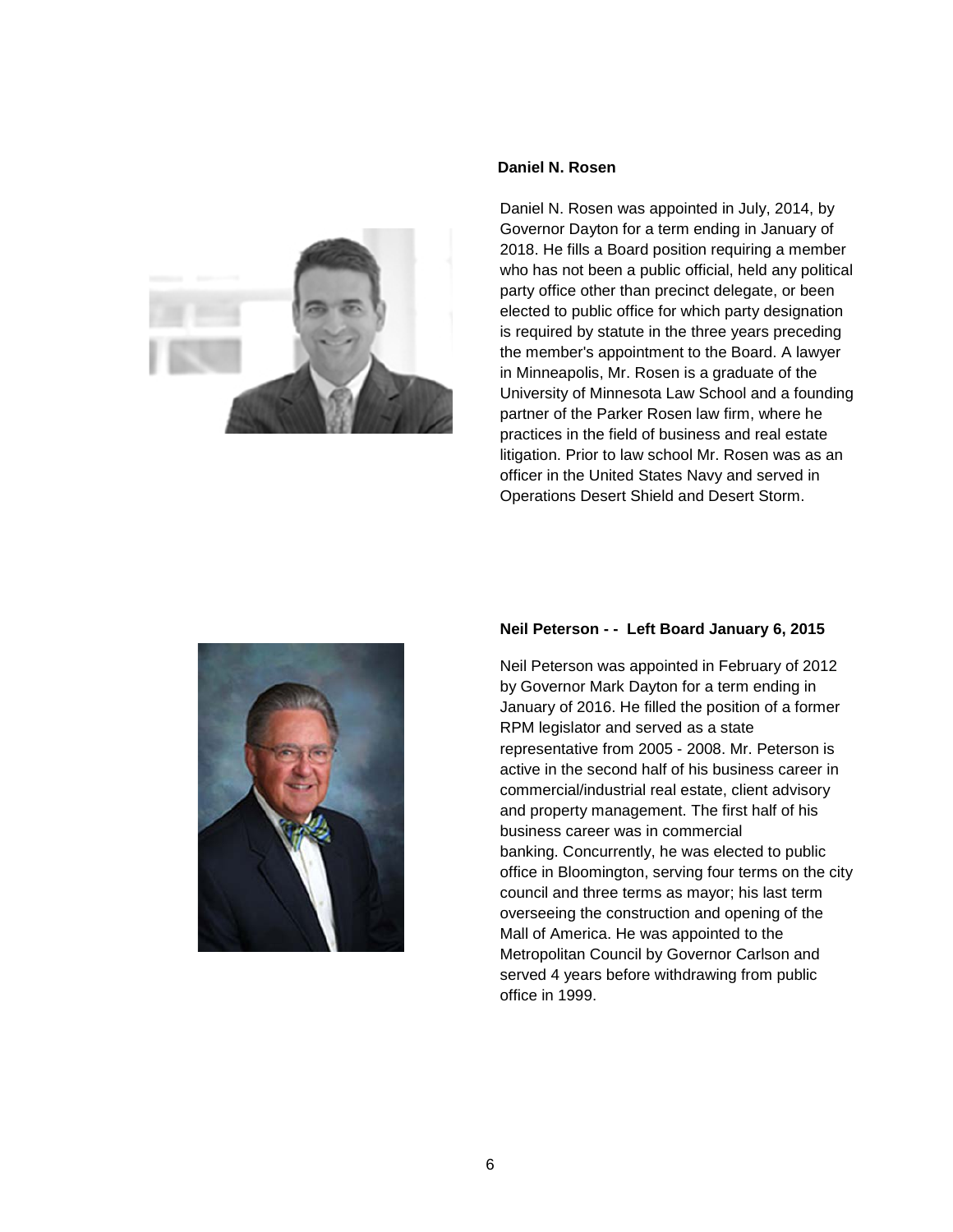

**Deanna Wiener - - Left Board February 6, 2015**

Deanna Wiener was appointed in March 2011 by Governor Mark Dayton for a term ending in January of 2015. She continued to serve until a replacement member was appointed in March of 2015. She filled the position of a former DFL legislator and served as a state senator from 1993-2003. Ms. Wiener has been a Realtor since 1977 and is currently a Broker and Co-owner of Cardinal Realty Co. She is also a partner in land development businesses. Currently she serves as a director to the National Association of Realtors and is a board member of the St. Paul Association of Realtors and serves on the board of the Friends of Mississippi. She is a graduate of St. Mary's Jr. College, now St. Catherine's, with an associate degree in nursing.

#### <span id="page-10-0"></span>**Summary of Board Activities**

**Meetings** The Campaign Finance and Public Disclosure Board held ten scheduled meetings and one special meeting during the fiscal year. At the special meeting the Board's only action item was the adoption of Advisory Opinion 439. Minutes of Board meetings are published on the Board's web site.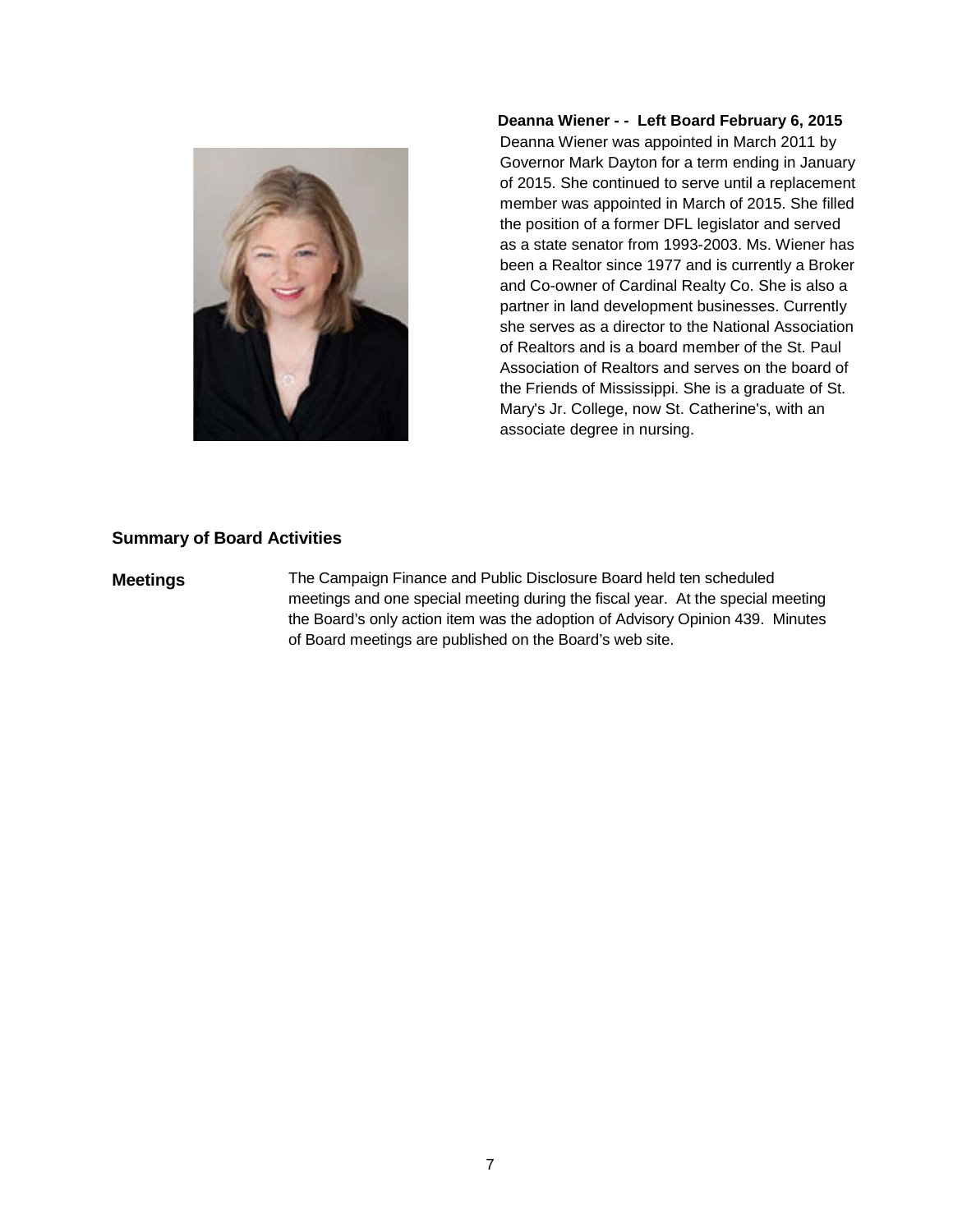#### **Advisory Opinion Procedure** The Board is authorized to issue advisory opinions on the requirements of the Campaign Finance and Public Disclosure Act (Minn. Stat. chapter 10A), Minnesota Statutes sections 211B.04, 211B.12, and 211B.15 if the requestor is under the jurisdiction of Chapter 10A, and the Hennepin County Disclosure Law (Minn. Stat. §§ 383B.041 - 383B.058). Individuals or associations may ask for advisory opinions based on real or hypothetical situations to guide their compliance with these laws.

A request for an advisory opinion and the opinion itself are nonpublic data. The Board provides Consent to Release Information forms to individuals requesting opinions as part of the procedures under this law. If the requester does not consent to the publication of the requester's identity, the Board generally publishes a public version of the opinion, which does not identify the requester.

A written advisory opinion issued by the Board is binding on the Board in any subsequent Board proceeding concerning the person making or covered by the request and is a defense in a judicial proceeding that involves the subject matter of the opinion and is brought against the person making or covered by the request unless: 1) the Board has amended or revoked the opinion before the initiation of the Board or judicial proceeding, has notified the person making or covered by the request of its action, and has allowed at least 30 days for the person to do anything that might be necessary to comply with the amended or revoked opinion; 2) the request has omitted or misstated material facts; or 3) the person making or covered by the request has not acted in good faith in reliance on the opinion.

One advisory opinion was issued in fiscal year 2015. A summary of this advisory opinion is provided in the review of the conflict of interest program.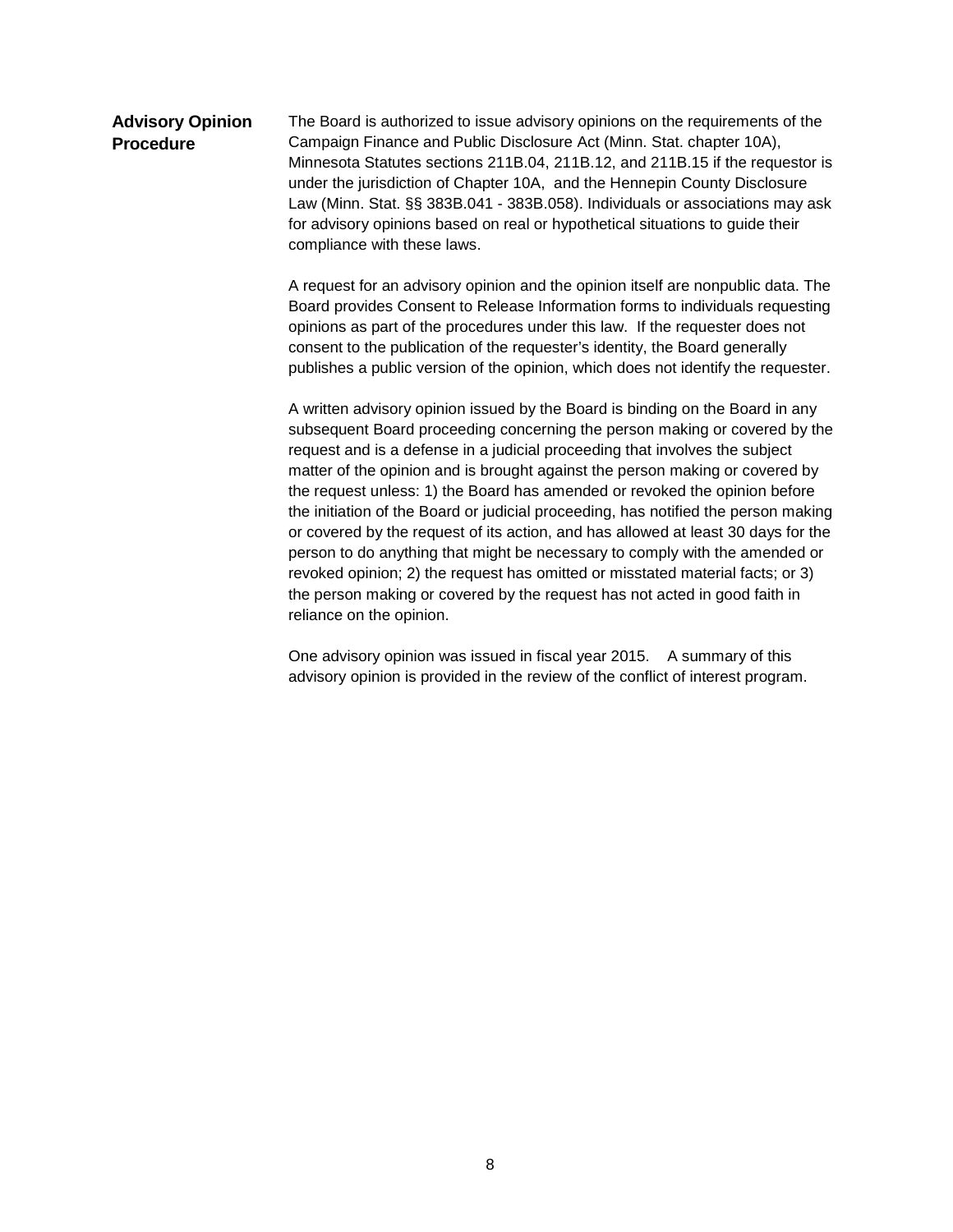## <span id="page-12-0"></span>**Education and Training Outreach**

To accomplish the goal of educating clients and the interested public on the compliance and reporting requirements of Chapter 10A Board staff conducted the following training during the fiscal year:

- three compliance training sessions for candidates and treasurers and chairs of principal campaign committees, political party units, and political committees and funds.
- five computer lab training classes for clients who use the Campaign Finance Reporter software

An ongoing problem in providing compliance training to treasurers is the difficulty in reaching St. Paul from many locations in Minnesota. Staff does try to schedule some training classes in greater Minnesota, but training sessions held outside of the metro area are always going to be limited in number and may still be inconvenient to attend for some treasurers.

As an effort to provide training available at any time and at any location with web access the Board contracted to develop five online training videos for treasurers. The modules allow viewers to move at their own pace through the topics covered and incorporate quizzes during the training to make the modules more interactive. The Board also maintains nine videos on specific topics related to using Campaign Finance Reporter. The videos are available on the Board's web site. Based on favorable client feedback both of these training tools will be used more extensively in the future.

Additionally Board staff participated in numerous panels, presented at many continuing legal education courses, and spoke to interested groups of the public on the requirements of Chapter 10A.

#### **Use of Technology** The Board has long recognized the value of receiving disclosure reports in electronic format. Electronic reports may be moved directly into Board databases where the records are analyzed for compliance issues and then exported to the Board's website for faster disclosure to the public. Electronic filing eliminates the cost and errors associated with data entry of paper reports.

To facilitate electronic filing the Board developed web based applications for filing lobbyist disbursement reports, lobbyist principal reports, and the annual certification by public officials of the economic interest statement. Use of these web based applications is optional, clients may still file a paper report, but all three applications have participation rates of over 90%, which indicates that clients also prefer electronic filing.

The Board increasingly turns to the internet to provide the point of access for clients and the general public to Board applications and information. The Board's website monitoring tools are by calendar year, not fiscal year.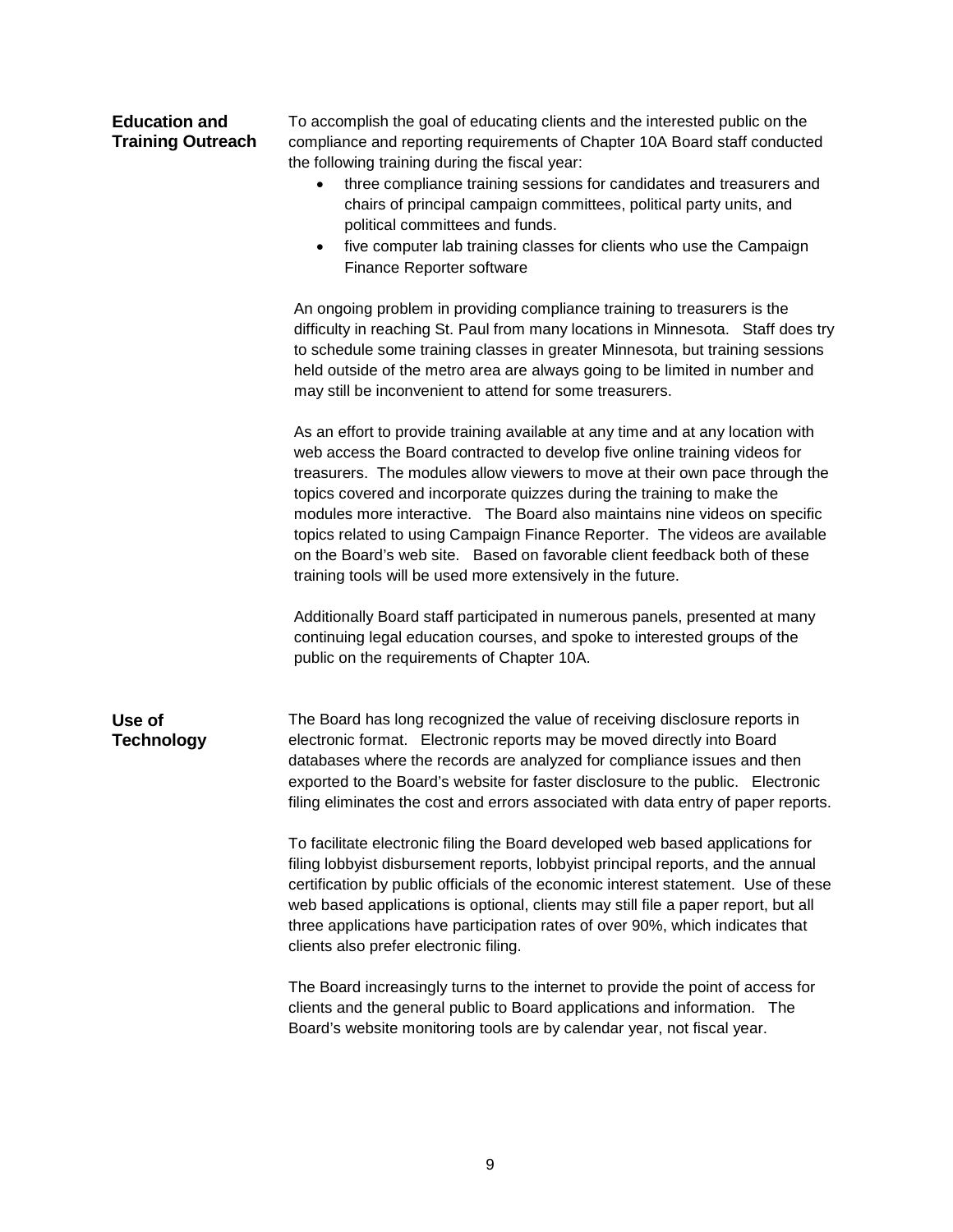The Board website offers

- Board meeting notices and minutes;
- Board enforcement actions findings and conciliation agreements;
- Advisory Opinions;
- Lists of lobbyists and associations, candidate committees, political committees, political funds, party units, and public officials;
- Copies of all campaign finance and lobbyist reports;
- Electronic filing for lobbyists and lobbyist principals;
- Electronic filing of the *Annual Statement of Economic Interest* for public officials;
- All Board publications and forms;
- Searchable databases of campaign finance contributions;
- Searchable database of independent expenditures;
- Campaign Finance Summaries;
- Lobbyist Disbursement Summaries;
- Annual Report of Lobbyist Principal Expenditures;
- Training videos on the use of Campaign Finance Reporter



### <span id="page-13-0"></span>**PROGRAM REVIEWS**

The Board administers three major and several minor programs as authorized by Minnesota Statutes Chapter 10A. The major programs are campaign finance, lobbying, and economic interest disclosure. The review of each major program includes a general description of the program, a review of legislation passed during the fiscal year that affects the program, a review of any Board advisory opinions issued during the time period for the program area, and an overview of administrative activity that occurred during the fiscal year**.**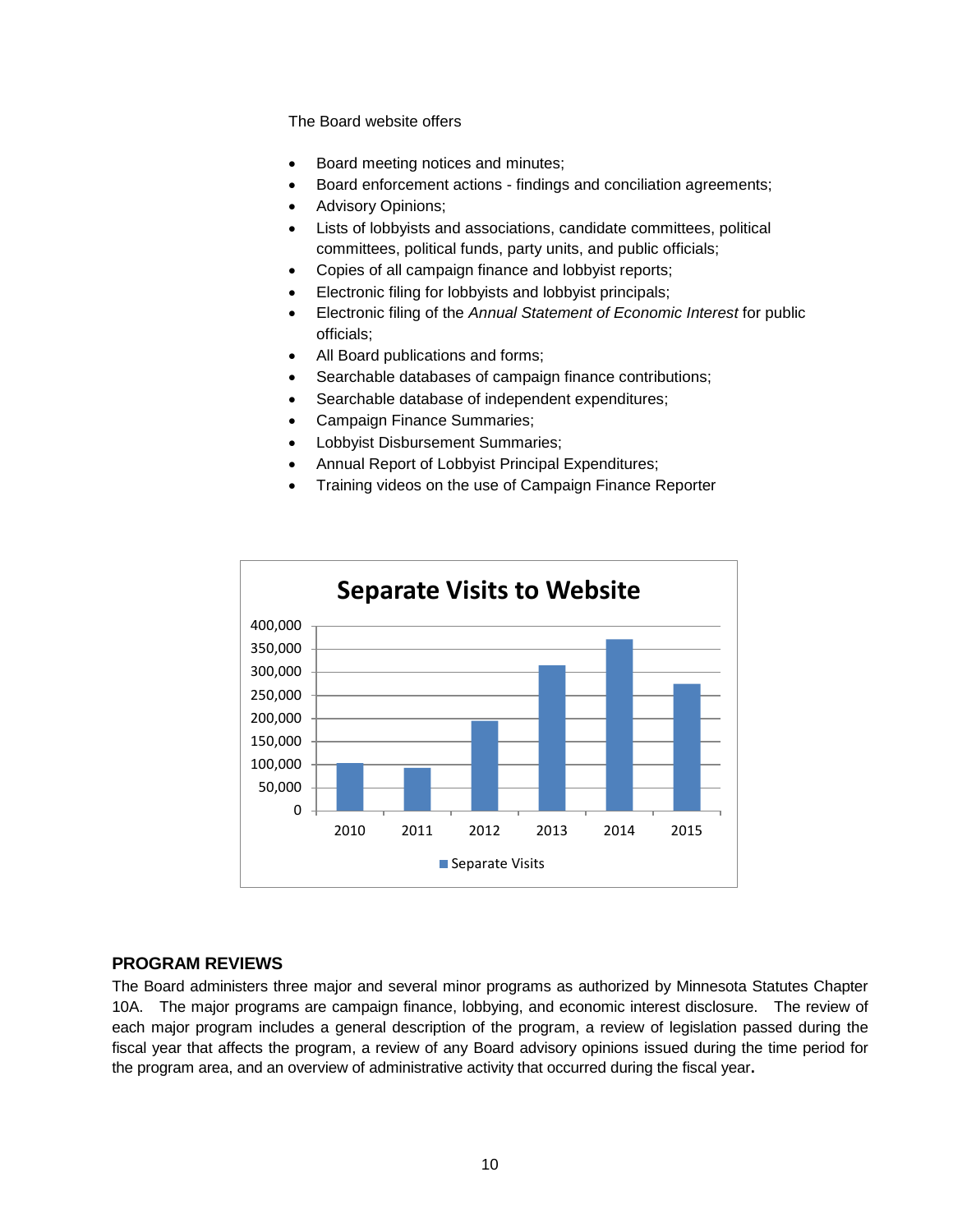# <span id="page-14-0"></span>**CAMPAIGN FINANCE PROGRAM**

<span id="page-14-2"></span><span id="page-14-1"></span>

| <b>Program Overview</b>   | The Board administers the provisions of Chapter 10A of the Minnesota<br>Statutes that govern campaign finance laws for principal campaign<br>committees, political committees, political funds, political party units, and<br>independent expenditure committees and funds.                                                                                                                                                                                                                                                                                                                                                |
|---------------------------|----------------------------------------------------------------------------------------------------------------------------------------------------------------------------------------------------------------------------------------------------------------------------------------------------------------------------------------------------------------------------------------------------------------------------------------------------------------------------------------------------------------------------------------------------------------------------------------------------------------------------|
|                           | During a non-election year these committees and funds file one year-end<br>report disclosing receipts and expenditures to the Board. During 2014 the<br>constitutional candidates and appellate court judicial candidates on the ballot<br>filed six reports as did state central political party units and legislative caucus<br>party units. All other state level candidates on the ballot in 2014 and all other<br>party units filed three reports. Political committees and funds file six reports<br>during an election year. Information on the number of reports filed is found<br>on page 15.                     |
|                           | Each filed report is reviewed by Board staff for compliance with the<br>disclosure law requirements, including accurate accounting and reporting,<br>and adherence to applicable contribution and expenditure limits. Violations of<br>contribution and expenditure limits are resolved through either a conciliation<br>agreement, or in some cases, a Board order. Information on Board<br>investigations and enforcement actions is found on page 17.                                                                                                                                                                   |
|                           | As a part of the campaign finance program the Board administers and<br>regulates the distribution of payments for the state's public subsidy program,<br>which provides public funding to qualified state candidates and the state<br>committees of political parties. Payments are made following the state<br>primary election to candidates and monthly to the state committees of<br>political parties. Information on the payments is found on page 16.                                                                                                                                                               |
| <b>Legislative Action</b> | The Board proposed a broad package of legislative recommendations to the<br>2015 legislature. The Board developed the recommendations based on<br>extensive experience with real-world campaign finance and public disclosure<br>issues. The recommendations were designed to provide Minnesota with<br>disclosure that is more rigorous, yet remains consistent with the limits that<br>the First Amendment places on public disclosure systems. The<br>recommendations also included technical and policy/administrative changes<br>necessary to clarify requirements in the statutes under the Board's<br>jurisdiction. |
|                           | Not all of the Board's recommendations were passed into law, and some<br>amendments were made to the Board's recommendations. Nonetheless,<br>many of the Board's recommendations were passed and became Laws of<br>2015, chapter 73, when signed by the Governor on May 22, 2015. Chapter<br>73 amended Minnesota Statutes Chapter 10A in the following ways:                                                                                                                                                                                                                                                             |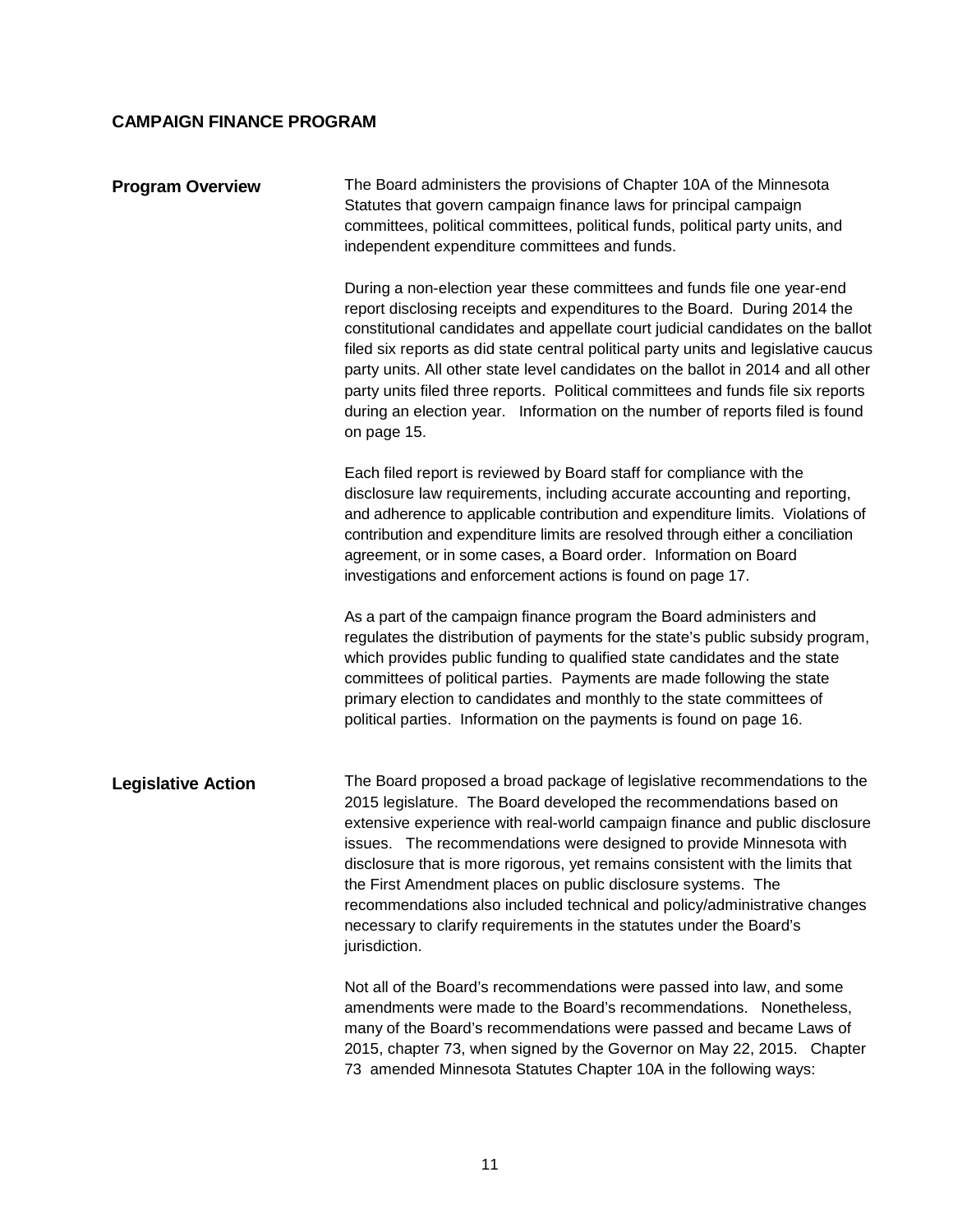• **Modified investigation procedures and new penalties** The Board must decide whether a complaint states a prima facie violation of the campaign finance laws immediately after receipt of the complaint. The 60-day timeline for investigating complaints involving contribution or spending limits violations does not begin to run until after the Board has made a probable cause determination in the matter.

The subject of an investigation must preserve evidence related to the investigation after being notified of the investigation.

The Board may impose civil penalties for violations of the chapter 211B provisions that are under its jurisdiction. Those provisions are the disclaimer requirement in section 211B.04, the improper use of political funds under section 211B.12, and the corporate contribution prohibition in section 211B.15.

The Board now has jurisdiction over candidates, political committees and funds, and party units that accept prohibited corporate contributions. Previously, the Board only had jurisdiction over the corporations that made these prohibited contributions.

#### • **Campaign finance registration and reporting**

A political committee or fund that reaches the registration threshold before the end of a reporting period must register and report by the report due date.

The late fee for campaign finance registrations is increased to \$25 a day and the grace period for these registrations is eliminated.

Candidates whose names will not be on the primary election ballot because they did not file for office are not required to file the June report in an election year.

Recipients must report contributors' Board registration numbers and contributors must report recipients' registration numbers on their campaign finance reports.

#### • **Disclaimers**

The disclaimer requirement for independent expenditure communications now has a financial triggering threshold that matches the registration and reporting threshold for independent expenditure committees and funds.

There are exceptions to the disclaimer requirement for independent expenditure communications where it is impracticable to include a disclaimer.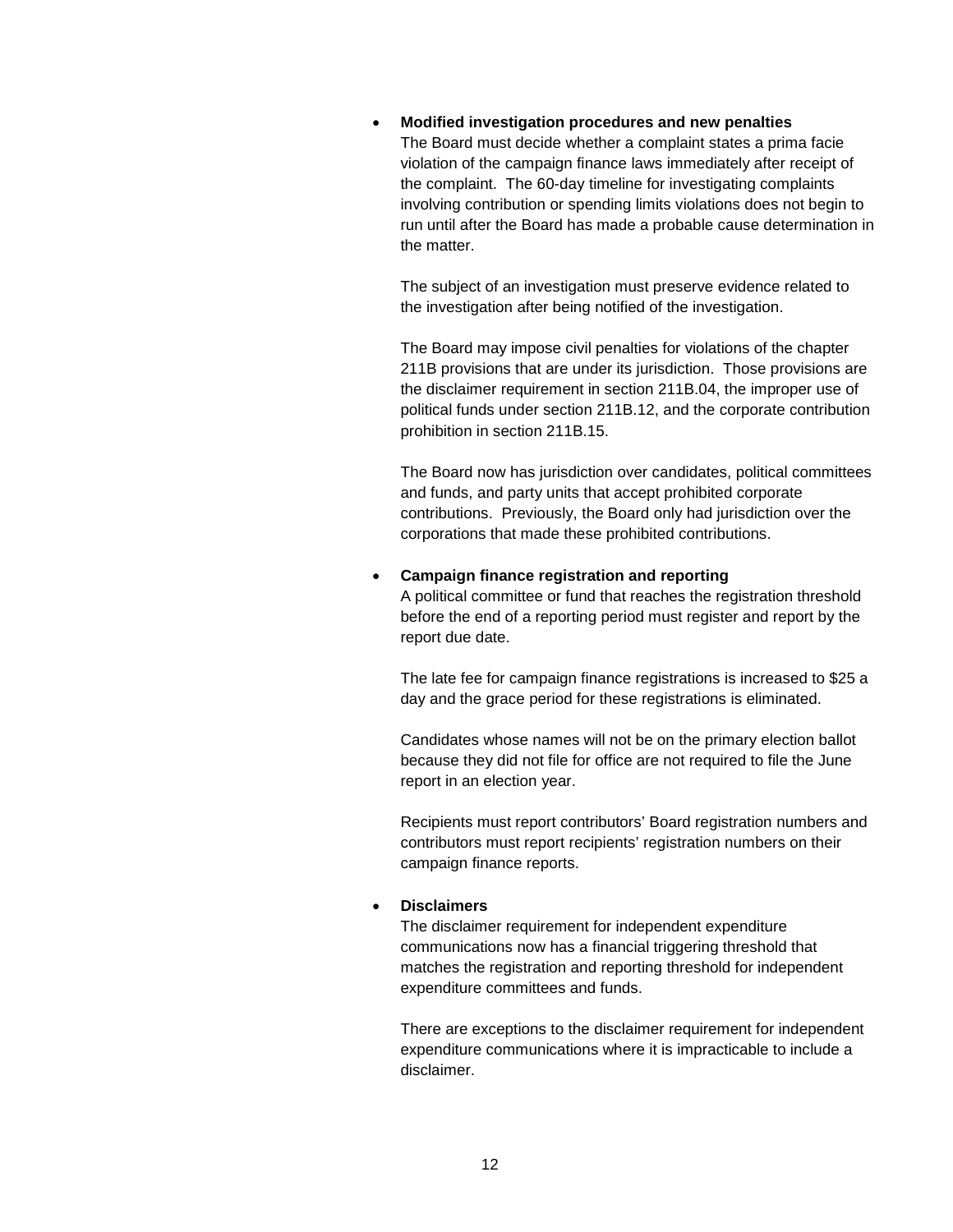The disclaimer requirement for campaign material now has a financial triggering threshold that matches the registration and reporting thresholds in Chapter 10A.

The language of the disclaimer is less formal and the form of the disclaimer is specified when a communication has no cost.

There are exceptions to the disclaimer requirement for material where it is impracticable to include a disclaimer.

#### • **Public subsidy program**

The Board may impose a civil penalty of up to \$3,000 on a candidate or treasurer who willfully issues a political contribution refund receipt to someone who is not eligible to receive the refund or when the candidate has not signed a public subsidy agreement.

2015 Minn. Laws, chapter 77, section 82, provides that the political contribution refund does not apply to contributions made after June 30, 2015, and before July 1, 2017.

• **Contribution limits and sessional prohibition on contributions** The limit on individual contributions to judicial candidates is set at \$2,500 over a two-year election cycle segment regardless of whether the candidate is on the ballot during that segment.

The aggregate special source limit does not apply to contributions from large donors.

The prohibition on contributions between the legislative caucus committees and their candidates during the legislative session is removed.

The ban on sessional contributions applies to the entire first and last days of the session.

#### • **Miscellaneous technical changes**

The right to make unlimited charitable contributions upon termination is extended to political committees and funds and party units.

The Board does not have to withhold publication of a party unit report until the report of the corresponding party unit has been filed.

Provisions related to investigations and audits were renumbered to place them in a new section for violations and enforcement.

A rule which might have been read to permit candidates to accept loans in excess of the statutory limit was repealed.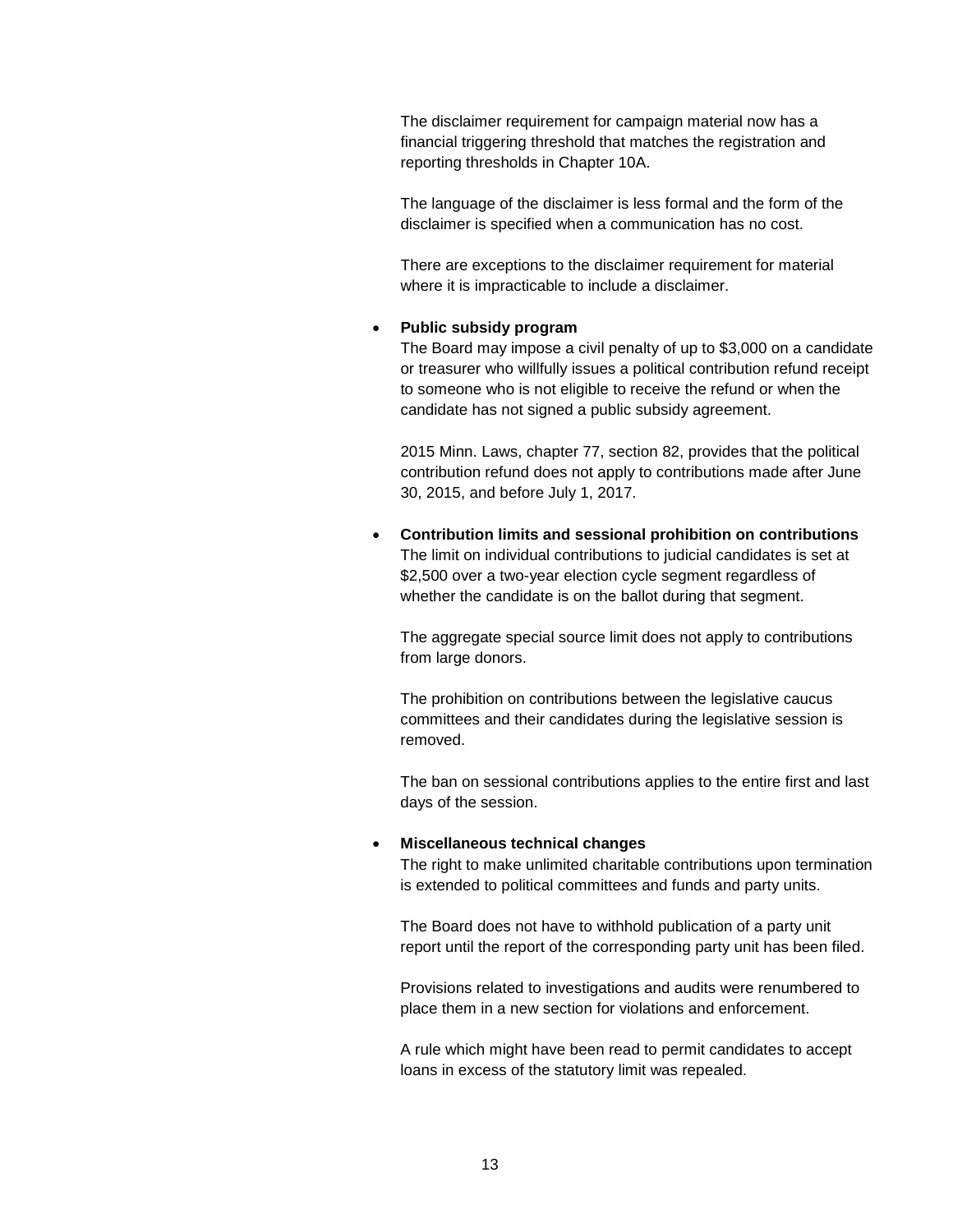<span id="page-17-1"></span><span id="page-17-0"></span>

| <b>Rulemaking</b>                                                                           | In fiscal year 2014, the legislature directed the Board to adopt expedited<br>rules establishing additional procedures for audits and investigations. The<br>Board started this rulemaking in May 2014 and held a public hearing on June<br>19, 2014. The Board completed the rulemaking in fiscal year 2015 and the<br>expedited rules were effective on December 4, 2014. The new rules<br>establish notice and procedural requirements for investigations and audits<br>and create informal methods for resolving violations of Chapter 10A.                                                                                                                                                          |
|---------------------------------------------------------------------------------------------|----------------------------------------------------------------------------------------------------------------------------------------------------------------------------------------------------------------------------------------------------------------------------------------------------------------------------------------------------------------------------------------------------------------------------------------------------------------------------------------------------------------------------------------------------------------------------------------------------------------------------------------------------------------------------------------------------------|
| <b>Campaign Finance</b><br>Litigation                                                       | On April 9, 2014, a complaint was filed in US District Court against the<br>Board in an action titled Seaton, et. al. v. Wiener, et. al. The action was a<br>First Amendment challenge to Minnesota's "special source limit" which<br>provided an aggregate limit on the amount of contributions that state-level<br>candidates could accept from political committees, political funds, lobbyists,<br>associations not registered with the board, and large contributors. See<br>Minn. Stat. § 10A.27, subd. 11 (2010). The plaintiffs were represented by<br>the Institute for Justice, and the Board was represented by the Office of the<br>Attorney General.                                        |
|                                                                                             | On May 19, 2014, in response to the plaintiffs' Motion for a Temporary<br>Restraining Order and Preliminary Injunction, the Court enjoined the Board<br>from enforcing the limit as applied to large contributors (individuals who<br>contribute to candidates in amounts equal to more than one-half of the<br>individual contribution limit). In the 2015 legislative session, the legislature<br>amended the aggregate special source limit to remove the large contributor<br>component, thus making plaintiffs' action moot. The Board maintains its<br>enforcement of the limit as applied to political committees, political funds,<br>lobbyists, and associations not registered with the Board. |
|                                                                                             | In fiscal year 2015 the matter was settled and dismissed by the Court.<br>Attorney's fees of \$100,000 and costs of \$2,436.55, to be paid from the<br>State's contingent account, were recommended by the Legislative Advisory<br>Commission and approved by the Governor.                                                                                                                                                                                                                                                                                                                                                                                                                              |
| <b>Advisory Opinions Issued</b><br><b>Related to the Campaign</b><br><b>Finance Program</b> | No advisory opinions related to campaign finance were issued in the fiscal<br>year                                                                                                                                                                                                                                                                                                                                                                                                                                                                                                                                                                                                                       |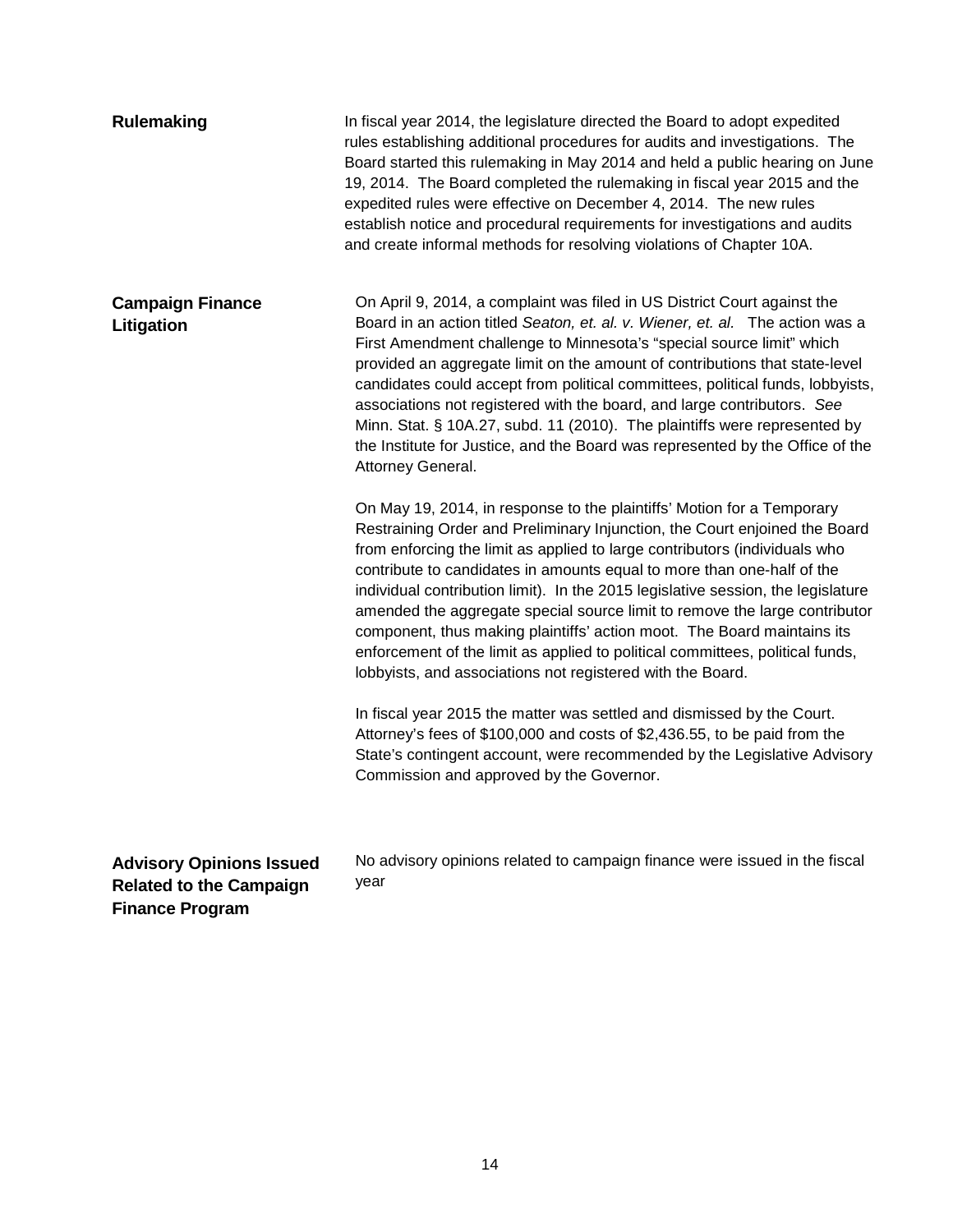<span id="page-18-0"></span>**Campaign Finance Disclosure Reports Filed**  Number of Reports of Receipts and Expenditures filed by candidates, political party units, political committees, and political funds during a reporting year. Reporting years overlap multiple fiscal years.

| 2014 Election Year                           | Paper | <b>Electronic</b> | Total |
|----------------------------------------------|-------|-------------------|-------|
| <b>Candidate Committee</b>                   | 177   | 516               | 693   |
| <b>Political Party Unit</b>                  | 105   | 218               | 323   |
| <b>Political Committee or</b><br><b>Fund</b> | 65    | 325               | 390   |
| Calendar Year 2014<br><b>Totals</b>          | 347   | 1,059             | 1,406 |

<span id="page-18-1"></span>**Electronic Filing of Reports** Principal campaign committees, political committees, political funds, and political party units have been using the Campaign Finance Reporter software since 1998. The Board provides the software to registered committees without charge. The maintenance, upgrade, training, and helpdesk support of the software is provided by Board staff.

> The software provides compliance checks and warnings as records are entered, generates electronic reports for filing that reduce the data entry demands on Board staff, and provides contact management tools for the committees that use the software.

Electronic filing of campaign finance reports became mandatory beginning with the 2012 election cycle. The Board may grant a waiver from the requirement to file electronically if the total financial activity of a committee is less than \$5,000, or if there are technical or other valid reasons why the electronic filing requirement would be an unreasonable burden to the committee.

The Board has developed and distributed a XML schema that is the standard for the electronic filing of campaign finance reports using a third party vendor's software. A total of sixteen committees filed electronically using the XML standard.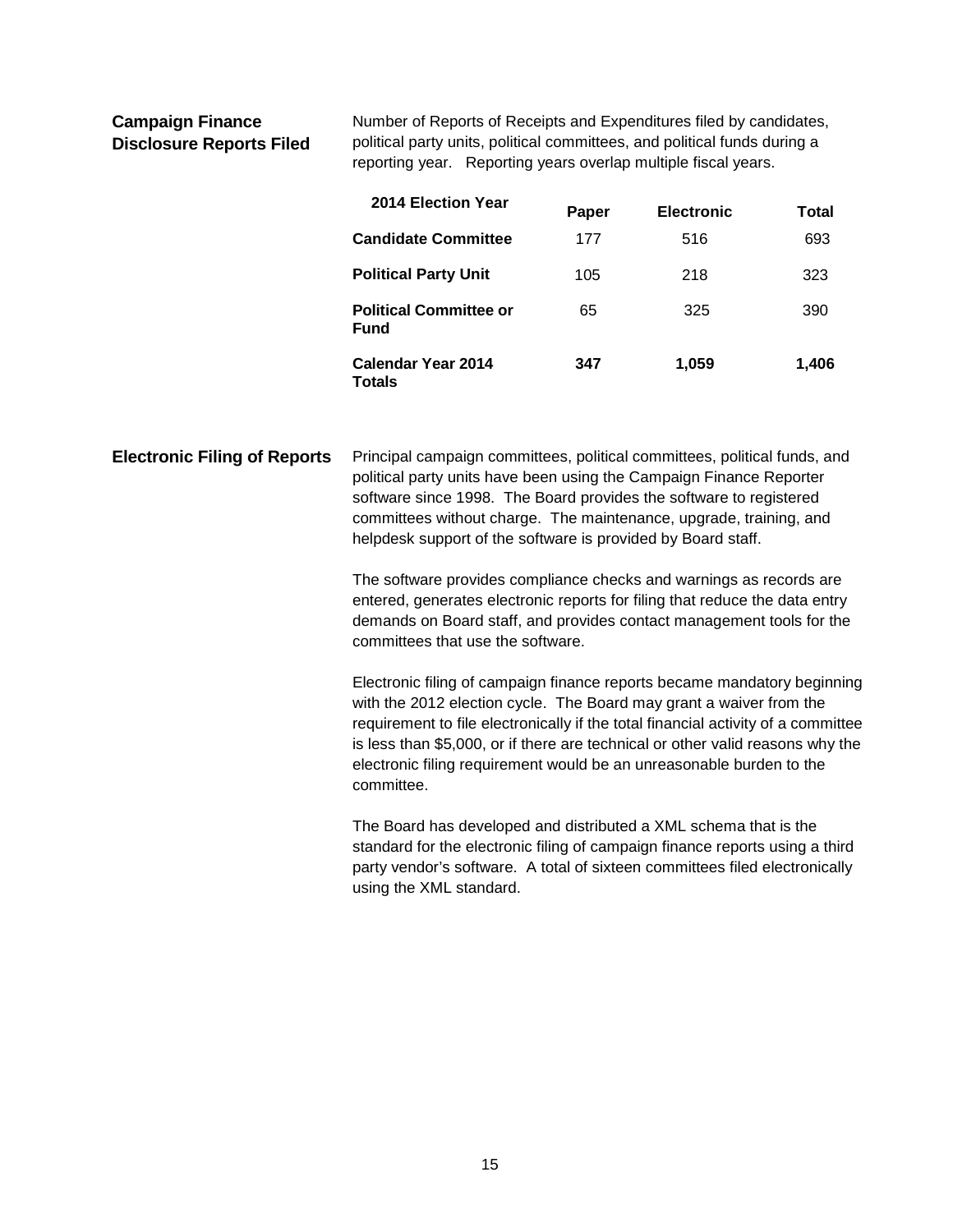<span id="page-19-0"></span>

| <b>Number of Committees Filing</b><br><b>Electronically (Numbers are</b><br>based on calendar year, not<br>fiscal year) | <b>Reporting</b><br>year  | <b>Candidate</b><br>Campaign<br><b>Committees</b>                                                                                                                                                                                                                                                                                                                                                                                                    |            | <b>Political Committees,</b><br><b>Political Funds, and</b><br><b>Political Party Units</b> |             |
|-------------------------------------------------------------------------------------------------------------------------|---------------------------|------------------------------------------------------------------------------------------------------------------------------------------------------------------------------------------------------------------------------------------------------------------------------------------------------------------------------------------------------------------------------------------------------------------------------------------------------|------------|---------------------------------------------------------------------------------------------|-------------|
|                                                                                                                         | 2014                      | 516                                                                                                                                                                                                                                                                                                                                                                                                                                                  |            | 543                                                                                         |             |
|                                                                                                                         | 2013                      | 479                                                                                                                                                                                                                                                                                                                                                                                                                                                  |            | 526                                                                                         |             |
|                                                                                                                         | 2012                      | 581                                                                                                                                                                                                                                                                                                                                                                                                                                                  |            | 594                                                                                         |             |
|                                                                                                                         | 2011                      | 327                                                                                                                                                                                                                                                                                                                                                                                                                                                  |            | 237                                                                                         |             |
|                                                                                                                         | 2010                      | 376                                                                                                                                                                                                                                                                                                                                                                                                                                                  |            | 174                                                                                         |             |
|                                                                                                                         | 2009                      | 292                                                                                                                                                                                                                                                                                                                                                                                                                                                  |            | 154                                                                                         |             |
|                                                                                                                         | 2008                      | 278                                                                                                                                                                                                                                                                                                                                                                                                                                                  |            | 135                                                                                         |             |
|                                                                                                                         | 2007                      | 201                                                                                                                                                                                                                                                                                                                                                                                                                                                  |            | 114                                                                                         |             |
|                                                                                                                         | 2006                      | 228                                                                                                                                                                                                                                                                                                                                                                                                                                                  |            | 126                                                                                         |             |
|                                                                                                                         | 2005                      | 174                                                                                                                                                                                                                                                                                                                                                                                                                                                  |            | 75                                                                                          |             |
| <b>Public Subsidy Payments</b>                                                                                          | in fiscal year 2015.      | The Board administers the distribution of payments for the state's public<br>subsidy program, which provides public funding to qualified state<br>candidates and the state committees of political parties.  Payments to<br>qualified candidates during the 2014 state general election were made                                                                                                                                                    |            |                                                                                             |             |
| Payments Made for the 2014<br><b>State General Election</b>                                                             | requirement has been met. | To be eligible to participate in the public subsidy program, a candidate<br>must sign and file a public subsidy agreement with the Board in which<br>the candidate agrees to abide by statutory campaign expenditure limits<br>and to limit contributions by the candidate to the candidate's principal<br>campaign committee. A candidate must also raise a specified amount<br>in individual contributions and file an affidavit stating that this |            |                                                                                             |             |
|                                                                                                                         | subsidy agreements.       | Overall 276 of the 312 candidates who filed for state constitutional or<br>state legislative office in 2014 (or 88.5%) voluntarily signed public                                                                                                                                                                                                                                                                                                     |            |                                                                                             |             |
|                                                                                                                         | year 2015).<br>in 2014.   | The Campaign Finance and Public Disclosure Board distributed<br>\$2,429,596 in public subsidy payments to 238 candidates in 2014 (fiscal<br>The 238 candidates who received a public subsidy<br>payment represent 85% of the 281 candidates who were on the general<br>election ballot for those offices. The state senate was not on the ballot                                                                                                     |            |                                                                                             |             |
|                                                                                                                         | follows:                  | Public subsidy payments made by office and party in 2014 were as                                                                                                                                                                                                                                                                                                                                                                                     |            |                                                                                             |             |
|                                                                                                                         | <b>Office</b>             |                                                                                                                                                                                                                                                                                                                                                                                                                                                      | <b>DFL</b> | <b>RPM</b>                                                                                  | <b>IPMN</b> |
|                                                                                                                         | Governor                  |                                                                                                                                                                                                                                                                                                                                                                                                                                                      | \$541,158  | \$394,233                                                                                   | \$0         |
|                                                                                                                         |                           | <b>Attorney General</b>                                                                                                                                                                                                                                                                                                                                                                                                                              | \$90,421   | \$61,035                                                                                    | \$44,155    |
|                                                                                                                         |                           | <b>Secretary of State</b>                                                                                                                                                                                                                                                                                                                                                                                                                            | \$51,677   | \$34,878                                                                                    | \$25,232    |
|                                                                                                                         | <b>State Auditor</b>      |                                                                                                                                                                                                                                                                                                                                                                                                                                                      | \$51,677   | \$34,878                                                                                    | \$25,232    |

**State Auditor** \$51,677 \$34,878 \$25,232<br>**Total** \$1,382,110 \$946,019 \$101,464  $$1,382,110$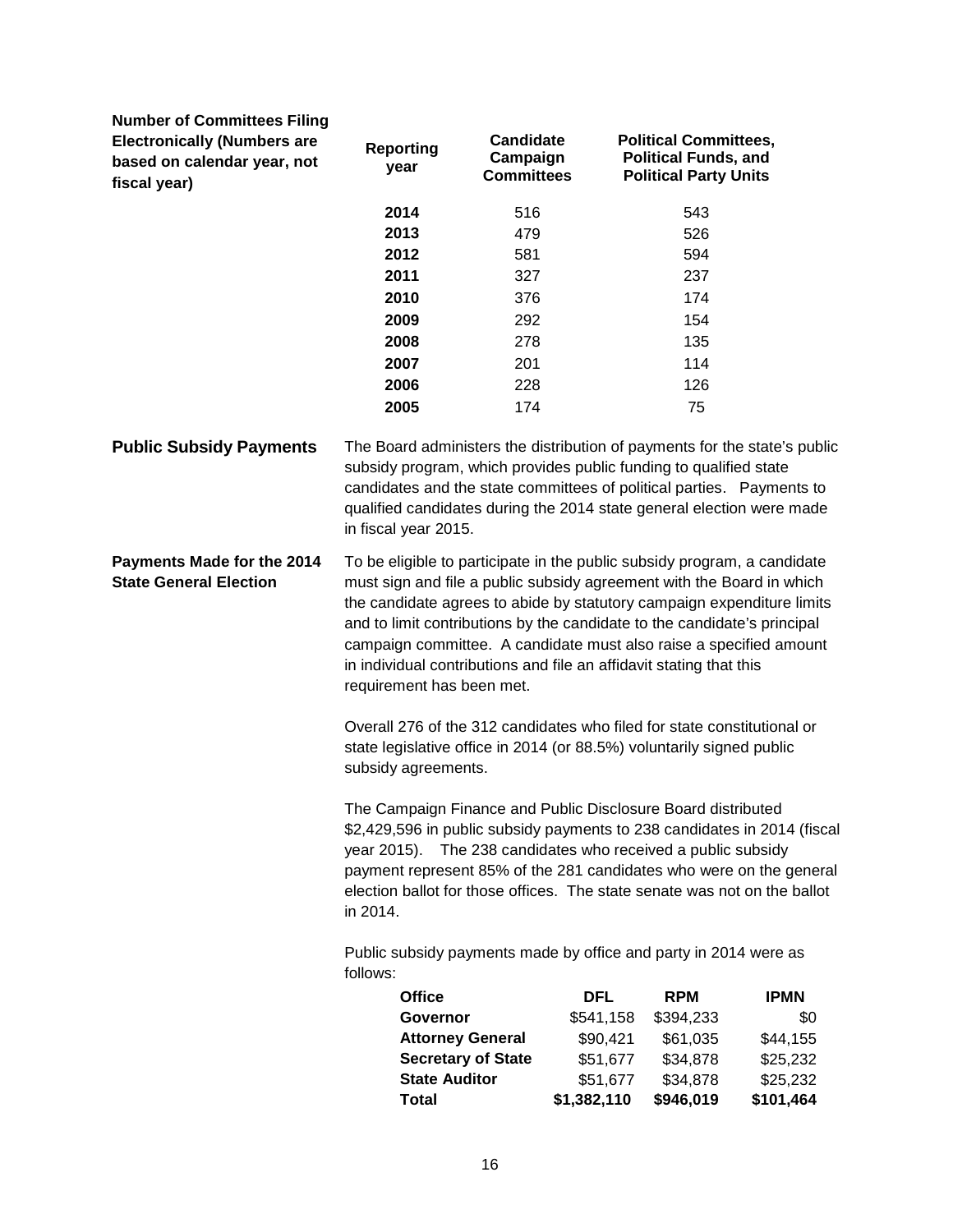<span id="page-20-2"></span><span id="page-20-1"></span><span id="page-20-0"></span>

| <b>Political Contribution</b><br><b>Refund Program</b> | By statute candidates who sign the public subsidy agreement and<br>political parties are allowed to give political contribution refund receipts<br>In calendar year 2014 the Department of<br>to individual contributors.<br>Revenue issued \$1,227,762 in refunds based on contributions to<br>candidates, and another \$1,805,834 in refunds based on contributions<br>to political parties.                                                                                                                                                                                                                                                                                                                      |          |  |
|--------------------------------------------------------|---------------------------------------------------------------------------------------------------------------------------------------------------------------------------------------------------------------------------------------------------------------------------------------------------------------------------------------------------------------------------------------------------------------------------------------------------------------------------------------------------------------------------------------------------------------------------------------------------------------------------------------------------------------------------------------------------------------------|----------|--|
| <b>Political Party Payments</b>                        | The state committees of political parties receive 10% of the tax<br>check-offs to the party account of the State Elections Campaign Fund.<br>Based on monthly certification from the Department of Revenue during<br>fiscal year 2015 the payments to political parties were as follows:                                                                                                                                                                                                                                                                                                                                                                                                                            |          |  |
|                                                        | <b>Party</b>                                                                                                                                                                                                                                                                                                                                                                                                                                                                                                                                                                                                                                                                                                        | FY 2015  |  |
|                                                        | Democratic Farmer Labor                                                                                                                                                                                                                                                                                                                                                                                                                                                                                                                                                                                                                                                                                             | \$42,108 |  |
|                                                        | Independence Party of Minnesota                                                                                                                                                                                                                                                                                                                                                                                                                                                                                                                                                                                                                                                                                     | \$4,828  |  |
|                                                        | <b>Grassroots Party</b>                                                                                                                                                                                                                                                                                                                                                                                                                                                                                                                                                                                                                                                                                             | \$925    |  |
|                                                        | Libertarian Party                                                                                                                                                                                                                                                                                                                                                                                                                                                                                                                                                                                                                                                                                                   | \$1,177  |  |
|                                                        | Republican Party of Minnesota                                                                                                                                                                                                                                                                                                                                                                                                                                                                                                                                                                                                                                                                                       | \$20,957 |  |
|                                                        | <b>Total Payments to State Party Committees:</b>                                                                                                                                                                                                                                                                                                                                                                                                                                                                                                                                                                                                                                                                    | \$69,995 |  |
| <b>Campaign Finance</b><br><b>Enforcement Actions</b>  | The Board conducts investigations of possible violations of the<br>provisions of Chapter 10A or those sections of 211B under the Board's<br>jurisdiction. An investigation is started in response to a complaint filed<br>with the Board or may be initiated by staff based on information<br>disclosed on documents filed with the Board.                                                                                                                                                                                                                                                                                                                                                                          |          |  |
|                                                        | Investigations of many types of violations are typically resolved by<br>conciliation agreement. The conciliation agreement will set the terms<br>under which the violation is to be remedied, provide for remedial<br>measures to correct the offending behavior, and provide for a civil<br>penalty to the committee. Violations not resolved by conciliation<br>agreement are resolved through the issuance of a Board order. The<br>Board may also issue an order stating that no violation occurred, if<br>warranted.                                                                                                                                                                                           |          |  |
|                                                        | During fiscal year 2015 the Board issued 43 agreements to resolve<br>violations of Chapter 10A or those sections of Chapter 211B under the<br>Board's jurisdiction. In fiscal year 2015 the Board issued three findings<br>to conclude investigations. During fiscal year 2015 the Board also<br>received 16 complaints. Four of the complaints were dismissed with a<br>finding that a prima facie violation had not been stated. Ten of the<br>complaints were dismissed with a finding that probable cause did not<br>exist in the matter. Probable cause was found in two matters, one of<br>which was resolved through a conciliation agreement with the<br>committee; the other was dismissed by Board order. |          |  |

To ensure compliance with disclosure deadlines Chapter 10A provides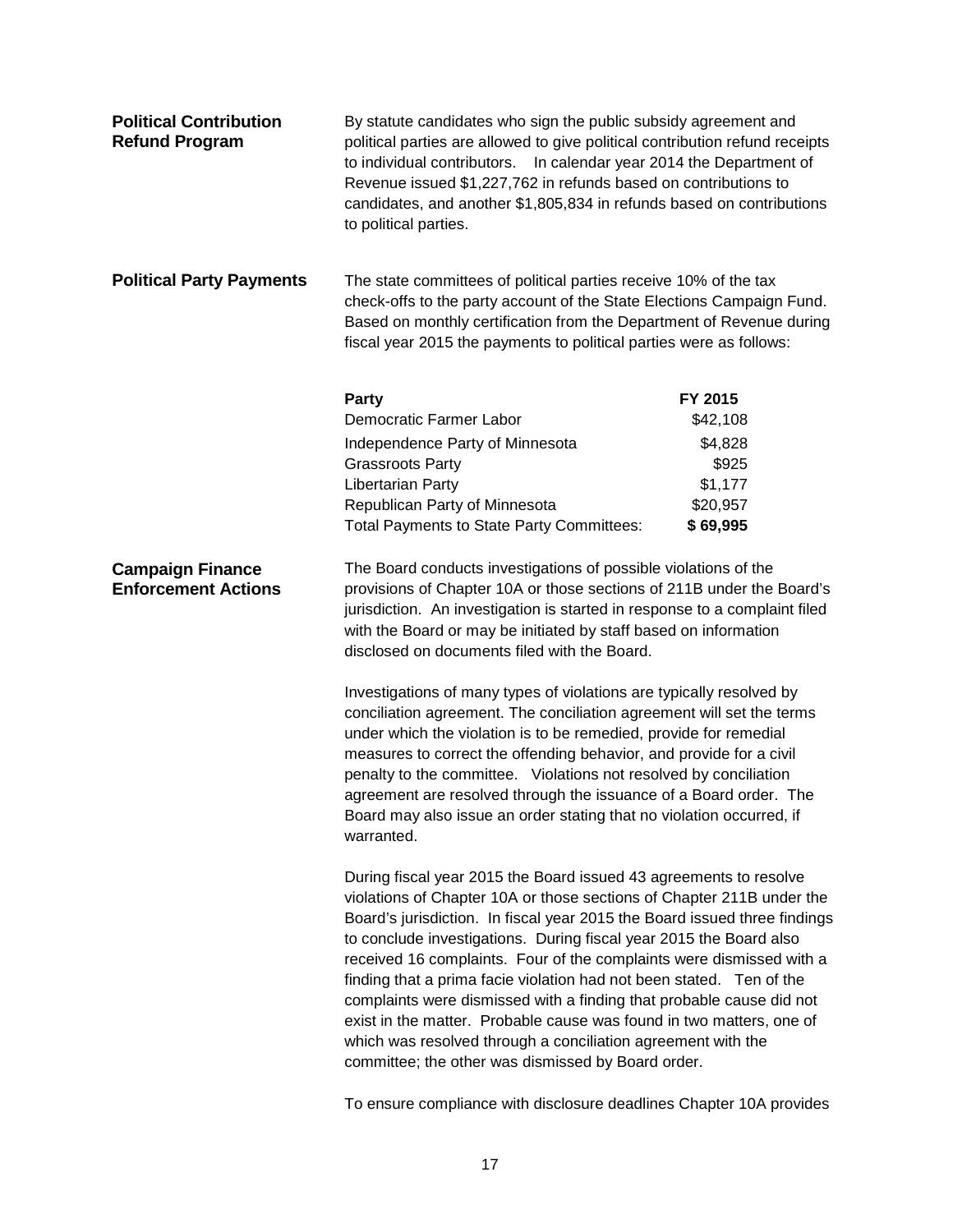<span id="page-21-2"></span><span id="page-21-1"></span><span id="page-21-0"></span>

|                                                                              | for late fees applied at the rate of \$25 dollars a day for year-end<br>Reports of Receipts and Expenditures, and \$50 a day for pre-primary-<br>election and pre-general-election Reports of Receipts and<br>Expenditures. Disclosure reports that are filed after a \$1,000 late fee<br>has accumulated may also be subject to an additional \$1,000 civil<br>penalty.                          |
|------------------------------------------------------------------------------|---------------------------------------------------------------------------------------------------------------------------------------------------------------------------------------------------------------------------------------------------------------------------------------------------------------------------------------------------------------------------------------------------|
|                                                                              | Civil penalties and late fees collected by the Board are deposited in the<br>state general fund. A breakdown of late fees and civil penalties<br>collected through enforcement is provided on page 26.                                                                                                                                                                                            |
| <b>LOBBYIST PROGRAM</b>                                                      |                                                                                                                                                                                                                                                                                                                                                                                                   |
| <b>Program Overview</b>                                                      | The Board administers the provisions of Chapter 10A that govern<br>registration and public disclosure by lobbyists and principals attempting<br>to influence state legislative action, administrative action, and the official<br>action of metropolitan governmental units.                                                                                                                      |
|                                                                              | Lobbyists are required to report disbursements for lobbying purposes to<br>the Campaign Finance and Public Disclosure Board two times each<br>year (January 15 and June 15). On the June 15 <sup>th</sup> report the lobbyist<br>must provide a general description of the subject(s) lobbied on during<br>the previous 12 months.                                                                |
|                                                                              | Individuals or associations that hire lobbyists or spend \$50,000 or more<br>to influence legislative action, administrative action, or the official action<br>of certain metropolitan governmental units, are principals and are<br>required to file an annual report disclosing total expenditures on these<br>efforts. The report is due March $15th$ , and covers the prior calendar<br>year. |
| <b>Legislative Action</b>                                                    | One of the Board's recommended changes to the lobbyist program was<br>passed and became Laws of 2015, chapter 73, when signed by the<br>Governor on May 22, 2015. Chapter 73 increased the late filing fee for<br>lobbyist registrations to \$25 per day and eliminated the 10-day grace<br>period for these filings.                                                                             |
| <b>Advisory Opinions Issued</b><br><b>Related to the Lobbying</b><br>Program | No advisory opinions related to lobbying were issued in the fiscal year.                                                                                                                                                                                                                                                                                                                          |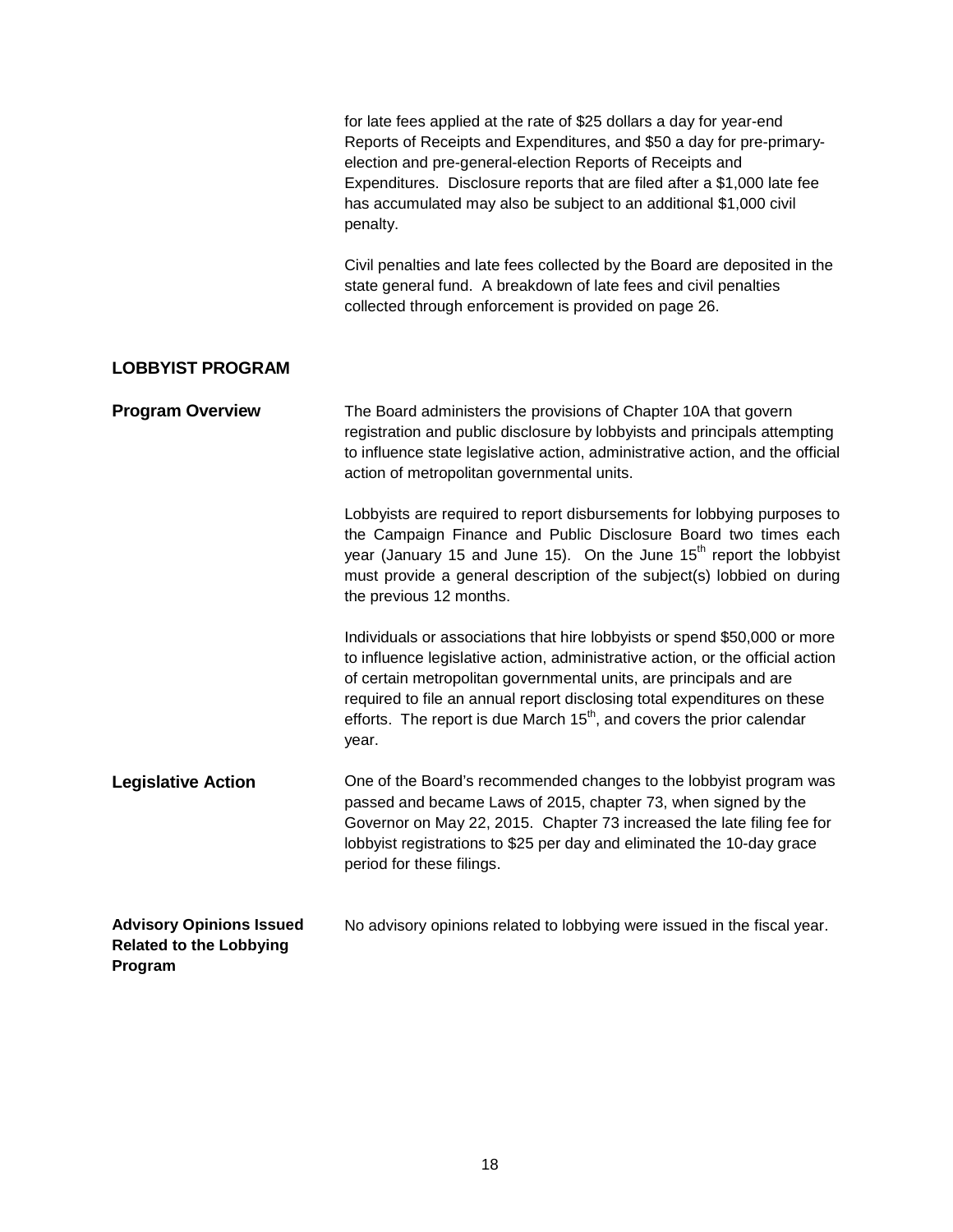### <span id="page-22-0"></span>**Lobbyist Disbursement Reports**

The Board has developed a web based reporting system for lobbyists. Use of the system is voluntary, but as shown below it is used by most lobbyists as the reporting method of choice. Lobbyist disbursement reports are available for review on the Board web site.

| <b>Reporting year</b> | <b>Reports filed</b> | <b>Electronically filed</b> |
|-----------------------|----------------------|-----------------------------|
| 2014                  | 4,041                | 96%                         |
| 2013                  | 3,998                | 97%                         |
| 2012                  | 3,823                | 93%                         |
| 2011                  | 3,959                | 94%                         |
| 2010                  | 3,950                | 98%                         |
| 2009                  | 4,028                | 93%                         |
| 2008                  | 4,022                | 92%                         |
| 2007                  | 3,798                | 90%                         |
| 2006                  | 3,445                | 88%                         |

<span id="page-22-1"></span>**Principal Expenditures** Chapter 10A requires principals to file an annual report disclosing expenditures made in Minnesota to influence legislative, administrative, or official actions by a metropolitan governmental unit. The disclosure is a single number which may be rounded to the nearest \$20,000. Starting in 2012 principals are required to break out the amount spent influencing administrative action of the Minnesota Public Utilities Commission from all other lobbying. Principal expenditures for the last four calendar years are shown below.

|      | <b>All Other Lobbying</b><br>in Minnesota | <b>MN Public</b><br><b>Utilities</b><br><b>Commission</b> | <b>Total</b> |
|------|-------------------------------------------|-----------------------------------------------------------|--------------|
| 2014 | \$64,517,472                              | \$5,889,000                                               | \$70,406,472 |
| 2013 | \$69,185,283                              | \$5,568,210                                               | \$74,753,493 |
| 2012 | \$59,060,155                              | \$2,749,590                                               | \$61,809,745 |
| 2011 | \$65,241,174                              |                                                           | \$65,241,174 |
| 2010 | \$59,172,799                              |                                                           | \$59,172,799 |
| 2009 | \$62,909,757                              |                                                           | \$62,909,757 |

# <span id="page-22-2"></span>**Lobbyist Program Enforcement Actions**

The Board completed one investigation and issued one order regarding the requirement to register as a lobbyist or report as a principal during the fiscal year. This investigation was in response to a complaint filed with the Board. In addition during the fiscal year one lobbyist was fined for making a contribution without providing a lobbyist registration number.

Information on late fees and civil penalties paid by lobbyist and principals for missing a report filing deadline is found on page 26.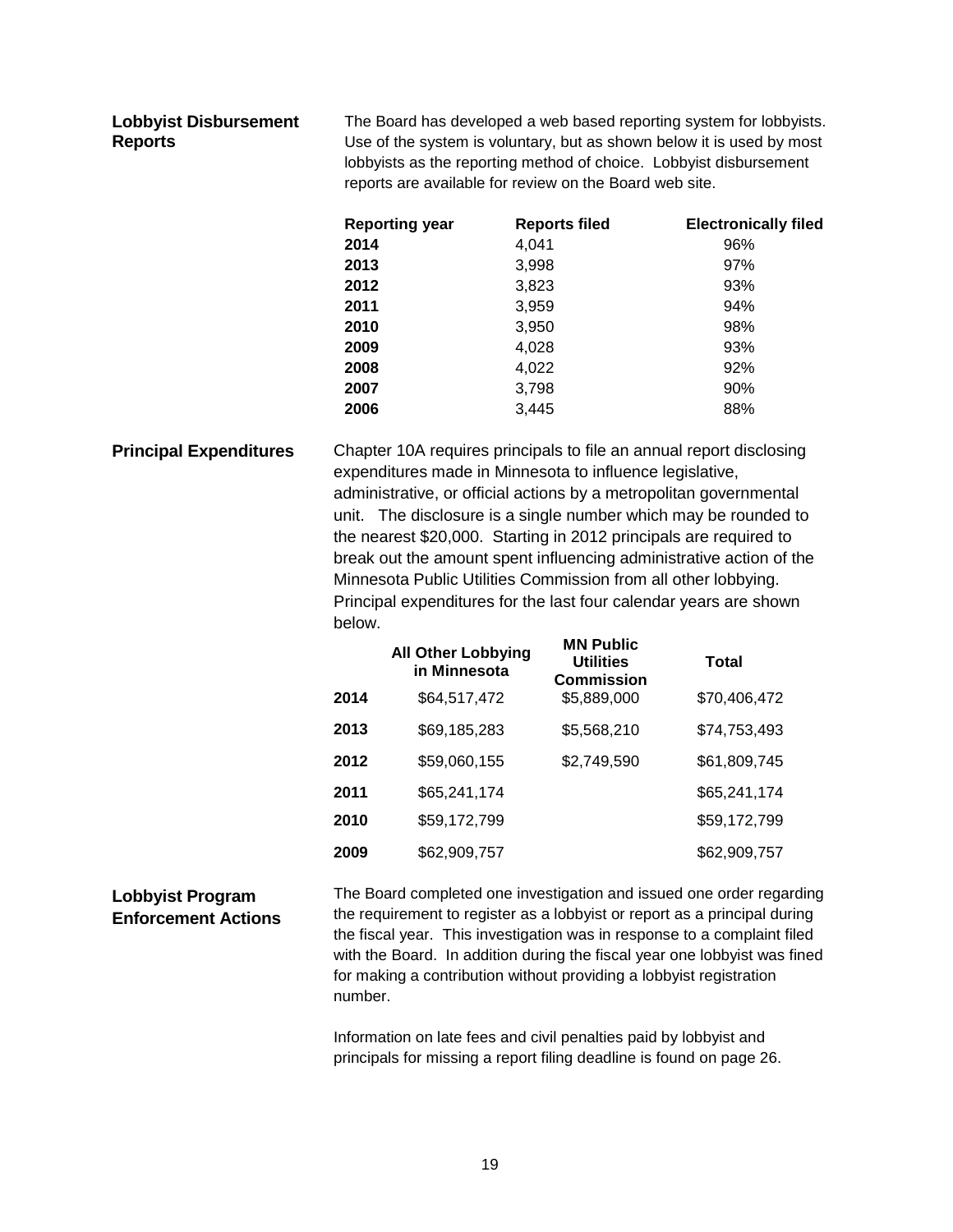# <span id="page-23-0"></span>**ECONOMIC INTEREST PROGRAM**

<span id="page-23-2"></span><span id="page-23-1"></span>

| <b>Program Overview</b>         | The Board administers the provisions of Chapter 10A of the<br>Minnesota Statutes that govern disclosure of economic interests by<br>public officials and local officials in metropolitan governmental units.<br>There were over 2,800 public officials who filed with the Board in<br>fiscal year 2015. Local officials use forms developed by the Board,<br>but file with the local government unit.<br>Original statements of economic interest must be filed at the time of |
|---------------------------------|--------------------------------------------------------------------------------------------------------------------------------------------------------------------------------------------------------------------------------------------------------------------------------------------------------------------------------------------------------------------------------------------------------------------------------------------------------------------------------|
|                                 | appointment, or for candidates, when the candidate files for office. All<br>incumbent candidates and appointed officials must annually review<br>and recertify their statements. The annual recertification is due by the<br>last Monday in January and covers all time served during the<br>previous calendar year. The Board has developed a web based<br>system for submitting economic interest statements.                                                                |
| <b>Legislative Action</b>       | The 2015 legislative session produced the following change to the<br>economic interest program:                                                                                                                                                                                                                                                                                                                                                                                |
|                                 | Annual recertification required by the last Monday in<br>$\bullet$<br>January each year<br>Public officials must annually recertify their statements of<br>economic interest even if nothing on the statement has<br>changed or they left office during the year. The annual<br>recertification is due by the last Monday in January and<br>covers all time served during the previous calendar year.                                                                          |
| <b>Advisory Opinions Issued</b> | No advisory opinions were issued in the economic interest<br>program in fiscal year 2015.                                                                                                                                                                                                                                                                                                                                                                                      |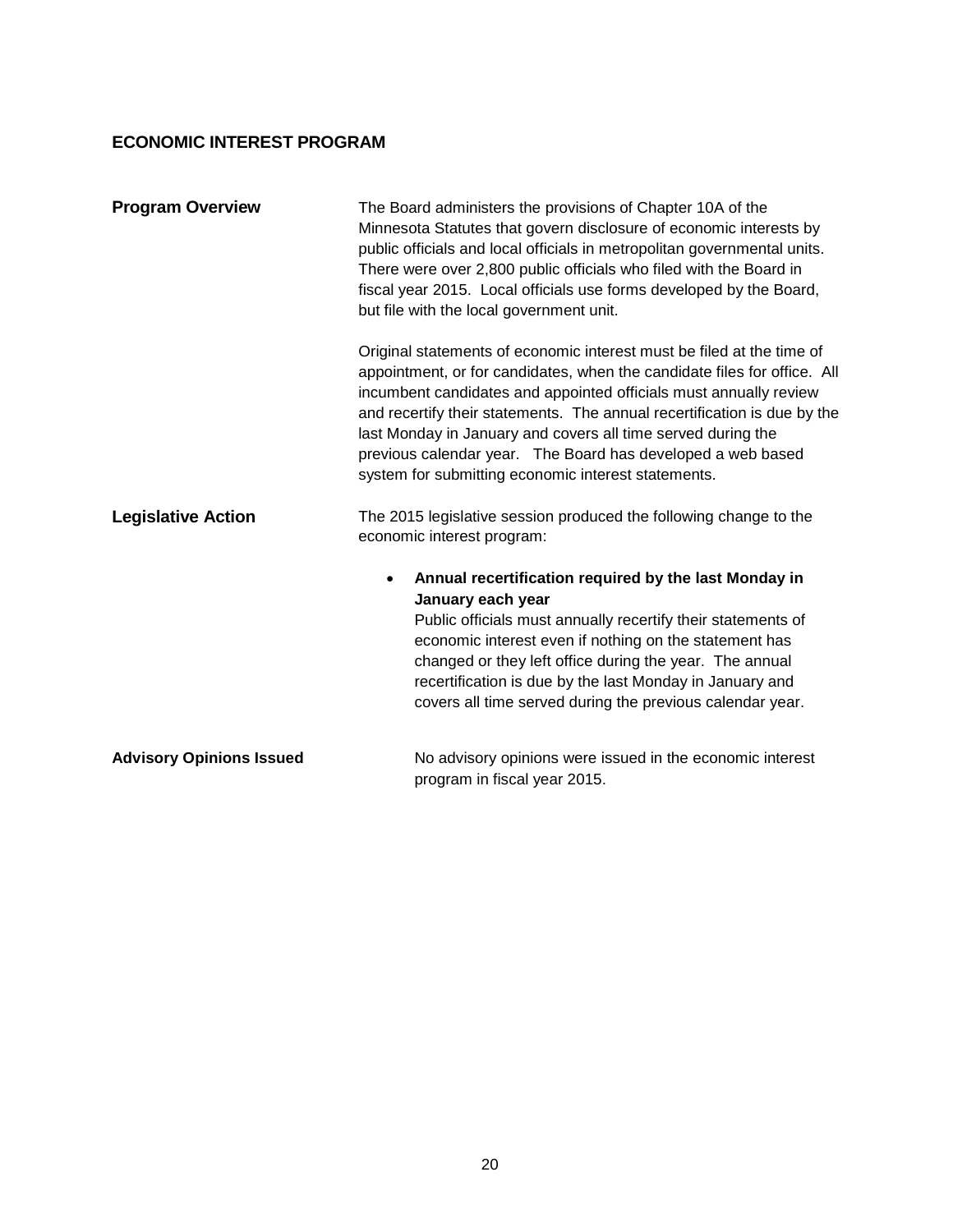# <span id="page-24-0"></span>**OTHER BOARD PROGRAMS**

<span id="page-24-2"></span><span id="page-24-1"></span>

| <b>Potential Conflict of</b><br><b>Interest</b>                                                 | A public or local official who in the discharge of the official's duties<br>would be required to take an action or make a decision that would<br>substantially affect the official's financial interests or those of an<br>associated business must under certain circumstances file a Potential<br>Conflict of Interest Notice, or a written statement describing the<br>potential conflict. If there is insufficient time to comply with the written<br>requirements, oral notice must be given to the official's immediate<br>supervisor of the possible conflict. If the official is not permitted or is<br>otherwise unable to abstain from action in connection with the matter,<br>the public official must file the notice with the Board and a local official<br>must file with the governing body of the official's political subdivision.<br>The statement must be filed within one week of the action taken. |
|-------------------------------------------------------------------------------------------------|--------------------------------------------------------------------------------------------------------------------------------------------------------------------------------------------------------------------------------------------------------------------------------------------------------------------------------------------------------------------------------------------------------------------------------------------------------------------------------------------------------------------------------------------------------------------------------------------------------------------------------------------------------------------------------------------------------------------------------------------------------------------------------------------------------------------------------------------------------------------------------------------------------------------------|
| <b>Advisory Opinions Issued</b>                                                                 | One advisory opinion was issued in the potential conflict of interest<br>program in fiscal year 2015. Advisory Opinion 439 provided that<br>employment by a member of the legislature as the executive director of<br>an association that is represented by a lobbyist does not in itself create<br>a conflict of interest. The opinion also provided, however, that an<br>official action or decision by the legislator may create a conflict of<br>interest under specific circumstances.                                                                                                                                                                                                                                                                                                                                                                                                                              |
| <b>Public Employees</b><br><b>Retirement Association</b><br>(PERA) Trustee<br><b>Candidates</b> | Candidates for election as PERA Trustees are required to file certain<br>campaign finance disclosure reports with the Campaign Finance and<br>Public Disclosure Board under Minn. Stat. § 353.03, subd. 1.<br>Under this statute, the Board prescribes and furnishes to trustee<br>candidates the reporting form and instructions for completing the form.                                                                                                                                                                                                                                                                                                                                                                                                                                                                                                                                                               |
| Enterprise Minnesota, Inc.                                                                      | The agency name was changed from Minnesota Technology, Inc (MTI)<br>to Enterprise Minnesota, Inc. in 2008. Minn. Stat. §§ 116O.03 and<br>116O.04 require certain disclosure by the board of directors and the<br>president of Enterprise Minnesota upon appointment and annually<br>thereafter during their terms in office. Under these statutes, the Board<br>prescribes and furnishes to the directors and president the reporting form<br>and instructions for completing the form.                                                                                                                                                                                                                                                                                                                                                                                                                                  |
| <b>State Board of Investment</b><br>(SBI)                                                       | Minn. Stat. § 11A.075 requires certain disclosure by SBI members upon<br>appointment and SBI employees upon hire and by both annually until<br>termination of appointment or employment. Under this statute, the Board<br>prescribes and furnishes to the members and employees the reporting<br>form and instructions for completing the form.                                                                                                                                                                                                                                                                                                                                                                                                                                                                                                                                                                          |
| <b>Representation</b><br><b>Disclosure</b>                                                      | A public official who represents a client for a fee before any individual<br>board, commission, or agency that has rule making authority in a hearing<br>conducted under Minnesota Statutes chapter 14, and in the cases of rate<br>setting, power plant and powerline siting, and granting of certificates of                                                                                                                                                                                                                                                                                                                                                                                                                                                                                                                                                                                                           |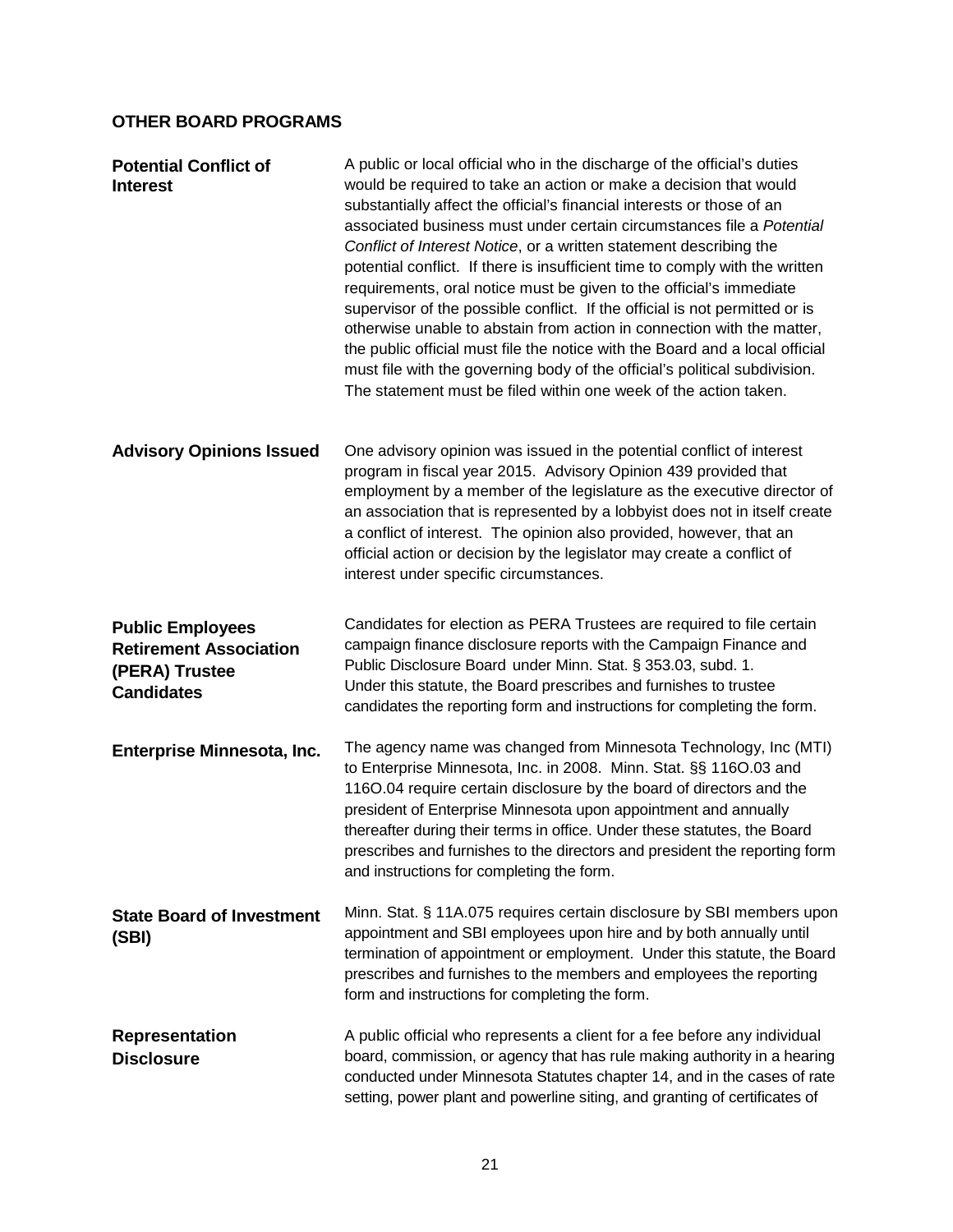<span id="page-25-0"></span>

|                                                                                      | need under Minn. Stat. § 216B.243, must file a Representation<br>Disclosure Statement within 14 days after the appearance has taken<br>place, disclosing the official's part in the action.                                                                                                                                                                                                                                                                                                                                                                   |
|--------------------------------------------------------------------------------------|---------------------------------------------------------------------------------------------------------------------------------------------------------------------------------------------------------------------------------------------------------------------------------------------------------------------------------------------------------------------------------------------------------------------------------------------------------------------------------------------------------------------------------------------------------------|
| <b>Legislative Action</b>                                                            | The 2015 legislative session produced one change to the<br>representation disclosure program. The late filing fee for representation<br>disclosures was increased to \$25 per day and the grace period for<br>these filings was eliminated                                                                                                                                                                                                                                                                                                                    |
| <b>Local Pension Plans</b>                                                           | Members of a governing board of a covered pension plan and the chief<br>administrative officer of the plan are required to file certain statements<br>of economic interest with the governing board under Minn. Stat.<br>§ 356A.06, subd. 4.                                                                                                                                                                                                                                                                                                                  |
|                                                                                      | The Office of the State Auditor prescribes the statement and<br>instructions for completing the statement. The chief administrative<br>officer of each covered pension plan must submit to the Campaign<br>Finance and Public Disclosure Board a certified list of all pension board<br>members who filed statements with the pension board no later than<br>January 15th. Approximately 755 pension plans are required to file with<br>the Board under this law. The Board does not have jurisdiction over<br>enforcement of this certification requirement. |
| <b>STAFF DUTIES</b>                                                                  |                                                                                                                                                                                                                                                                                                                                                                                                                                                                                                                                                               |
| <b>Executive Director</b>                                                            | Facilitate achievement of the Board's goals and objectives. Set agenda<br>and prepare materials for Board and committee meetings. Direct all<br>agency and staff operations. Draft advisory opinions for Board<br>consideration. Serve as the Board's representative to the Legislature<br>and the Executive Branch. Educate and assist clients in compliance<br>with reporting requirements, limits, and prohibitions. Administer the<br>preparation of the biennial budget.                                                                                 |
| <b>Assistant Executive</b><br><b>Director</b>                                        | Serve as advisor to the Executive Director and assist in management of<br>the operations for the agency. Conduct complex investigations and<br>prepare drafts for Board consideration. Reconcile and report on the<br>Board's financial systems. Supervise the agency's compliance programs<br>and information resources. Administer the state public subsidy payment<br>program. Prepare and conduct training classes for clients on campaign<br>finance reporting requirements.                                                                             |
| <b>Legal Analyst - Management</b><br>Analyst (2 staff members<br>hold this position) | Perform legal analysis, make recommendations, and assist in agency<br>administrative rulemaking and the conduct of Board investigations and<br>drafting findings and orders for Board consideration. These positions<br>also serve as an internal management consultant providing support<br>and analysis to the Executive Director and Assistant Executive<br>Director.                                                                                                                                                                                      |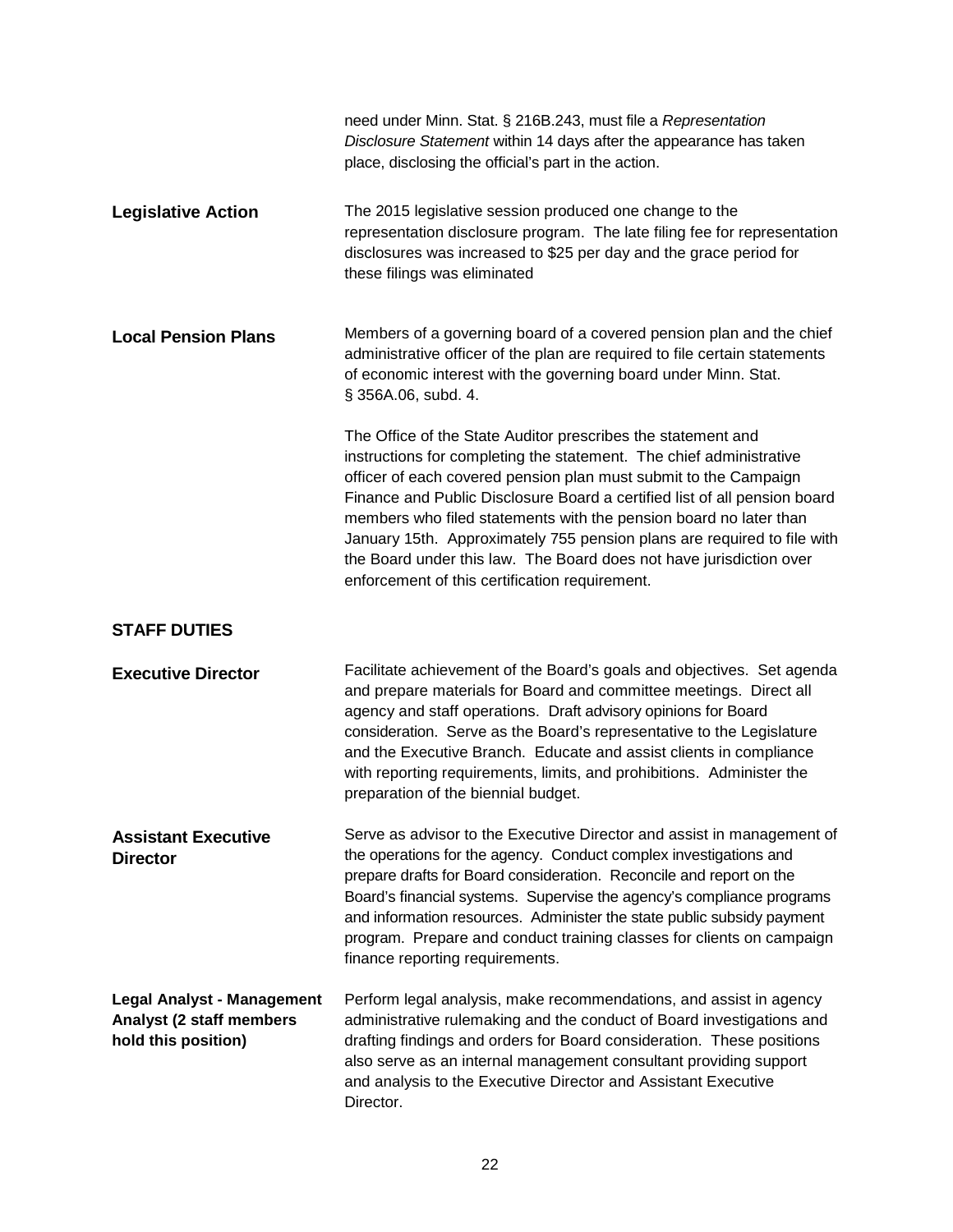| <b>Compliance Officer</b><br>Investigator              | Review reconciliation of reported contributions; perform compliance<br>checks on campaign finance reports filed with the Board. Assist in the<br>conduct of Board audits. Monitor cases for Revenue Recapture and<br>Minnesota Department of Revenue Collections Division. Prepare and<br>submit reports to the Department of Finance regarding civil penalties.                    |
|--------------------------------------------------------|-------------------------------------------------------------------------------------------------------------------------------------------------------------------------------------------------------------------------------------------------------------------------------------------------------------------------------------------------------------------------------------|
| <b>Programs Administrator</b>                          | Provide for distribution, collection, data entry, and filing of disclosure<br>required by Chapter 10A. Collect, store, and retrieve data for the<br>preparation and analysis of summaries of documents filed with the<br>Board. Provide database advice and guidance to Board staff and<br>clients.                                                                                 |
| <b>Programs Assistant</b>                              | Provide assistance with data entry and initial desk review for all filed<br>reports. Assist with mailing, copying, and filing of all documents filed<br>with the Board in all agency programs. Maintain agency receipts for<br>deposit with the State Treasurer. Provide general administrative and<br>program support.                                                             |
| <b>Information Technology</b><br><b>Specialist III</b> | Develop, maintain, and manage complex database applications to<br>support administration of all Board programs and activities.<br>Provide technical service, assistance and training to Board staff.<br>Develop, administer, and provide technical support for the Board's<br>website. Provide client training and support in the use of the Campaign<br>Finance Reporter Software. |
| <b>Information Technology</b><br><b>Specialist III</b> | Ensure that the technology resources of the Board support applicable<br>business rules and statutory obligations. Provide application design<br>development and administration in response to management requests.<br>Provide high-level programming. Design and support multiple complex<br>relational databases.                                                                  |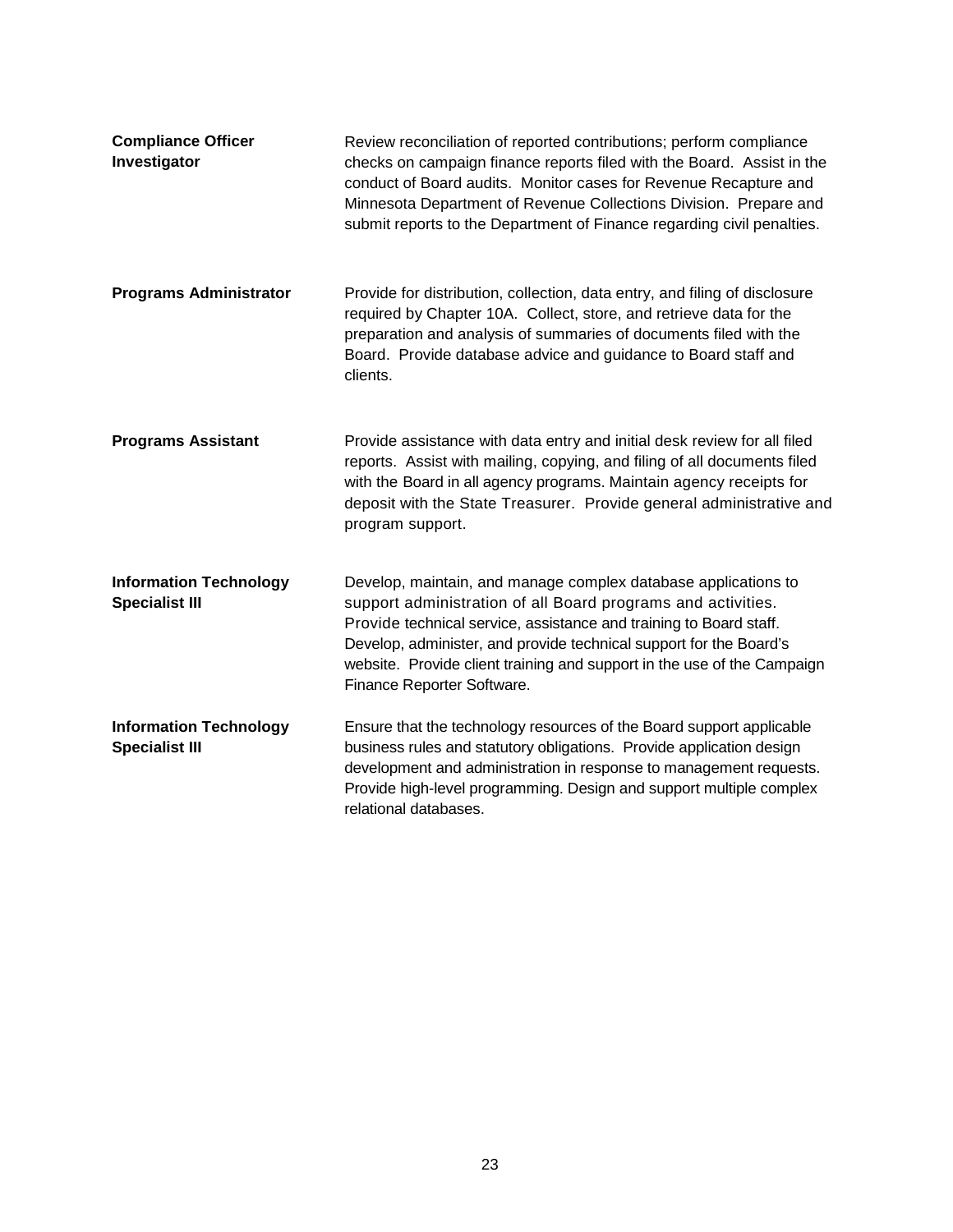# <span id="page-27-0"></span>**Staff Salaries**

Fiscal Year 2015

| <b>Position</b>                                   | <b>Staff</b>         | <b>FY 2015</b> |
|---------------------------------------------------|----------------------|----------------|
| <b>Executive Director</b>                         | Gary Goldsmith       | \$109,712      |
| <b>Assistant Executive Director</b>               | Jeffrey Sigurdson    | \$95,537       |
| Legal - Management Analyst                        | Jodi Pope            | \$36,186       |
| Legal - Management Analyst                        | Kyle Fisher          | \$56,457       |
| Investigator                                      | Joyce Larson         | \$56,403       |
| Information Technology Specialist 3               | Jon Peterson         | \$69,543       |
| Information Technology Specialist 3               | <b>Gary Bauer</b>    | \$61,981       |
| Office and Administrative Specialist Principal    | Marcia Waller        | \$47,528       |
| Office and Administrative Specialist Intermediate | <b>Andrew Schons</b> | \$35,879       |
| Office and Administrative Specialist Intermediate | <b>Tesia Zietlow</b> | \$3,606        |
| <b>Student Worker Clerical</b>                    | Daniel Hegg          | \$2,450        |
| <b>Total Salaries</b>                             |                      | \$575,286      |

# <span id="page-27-1"></span>**BOARD FINANCIAL INFORMATION**

Biennial Budget - Fiscal Year 2015

| <b>Income Summary</b>                                | FY 2015       |
|------------------------------------------------------|---------------|
| Appropriation                                        | \$1,000,000   |
| Operating budget balance forward-fiscal year 2014    | \$230,591     |
| Total                                                | \$1,230,591   |
|                                                      |               |
| <b>Expenditure Summary</b>                           |               |
| Operating budget expenditures                        | (\$1,052,093) |
| Cancel \$150,000 in unexpended fiscal 2015 funds and | (\$150,000)   |
| appropriate the same amount in fiscal year 2016 for  |               |
| website development                                  |               |
| MNIT Odyssey Fund - MNGeo Services                   | $(\$22,407)$  |
| Returned to State General Fund                       | (\$6,091      |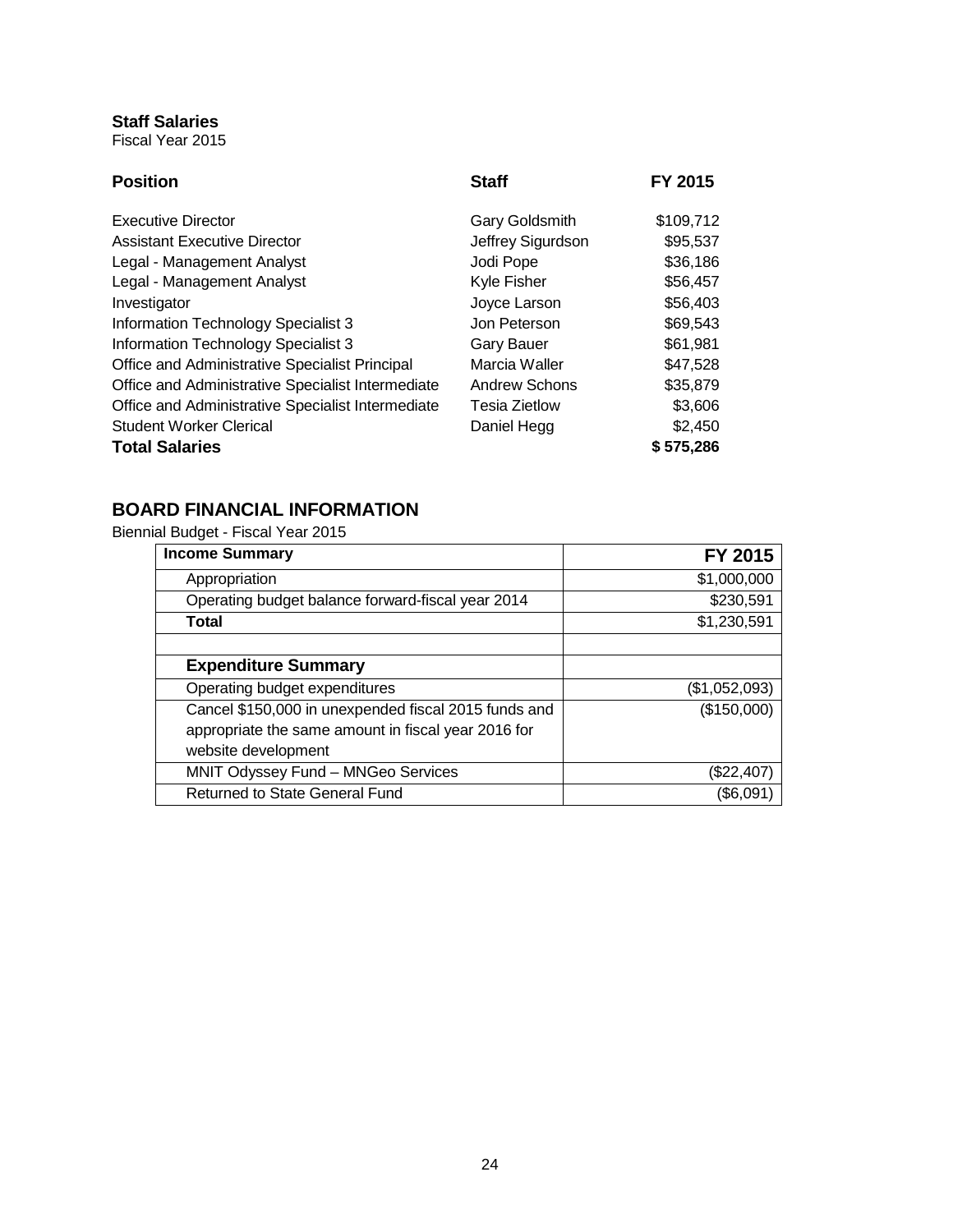# <span id="page-28-0"></span>**Board Operating Budget**

The Campaign Finance and Public Disclosure Board is funded by a direct appropriation from the Minnesota Legislature. The appropriation for fiscal 2015 was one million dollars. Funds not expended in the first year of a biennium roll forward into the next fiscal year. Over 80% of the Board's budget is used to pay the fixed costs of salary and benefits, rent, and postage for required mailings.

| <b>Salary and Benefits</b>                           | FY 2015     |
|------------------------------------------------------|-------------|
| Full time staff (salary and fringe)                  | \$700,461   |
| Part time staff (salary and fringe)                  | \$47,935    |
| <b>Other Employee Costs</b>                          | \$672       |
| Per diem for Board Members                           | \$4,400     |
| <b>Salary and Benefits Sub Total of Expenditures</b> | \$753,468   |
|                                                      |             |
| <b>Operating Expenses</b>                            |             |
| Office rent                                          | \$39,491    |
| Postage                                              | \$12,478    |
| Photocopy machine leases                             | \$4,683     |
| <b>Travel</b>                                        | \$3,700     |
| Printing                                             | \$1,371     |
| Staff development                                    | \$5,668     |
| <b>Board Meeting Expenses</b>                        | \$2,173     |
| <b>Supplies</b>                                      | \$6,438     |
| <b>MNIT</b> services                                 | \$8,565     |
| Court Reporter and Subpoena Costs                    | \$3,385     |
| Equipment                                            | \$14,349    |
| <b>Computer Systems Development</b>                  | \$36,314    |
| Information technology professional services         | \$151,608   |
| Other purchased services                             | \$8,402     |
| <b>Operating Expense Sub Total of Expenditures</b>   | \$298,625   |
| <b>Board Operating Budget Total Expenditures</b>     | \$1,052,093 |